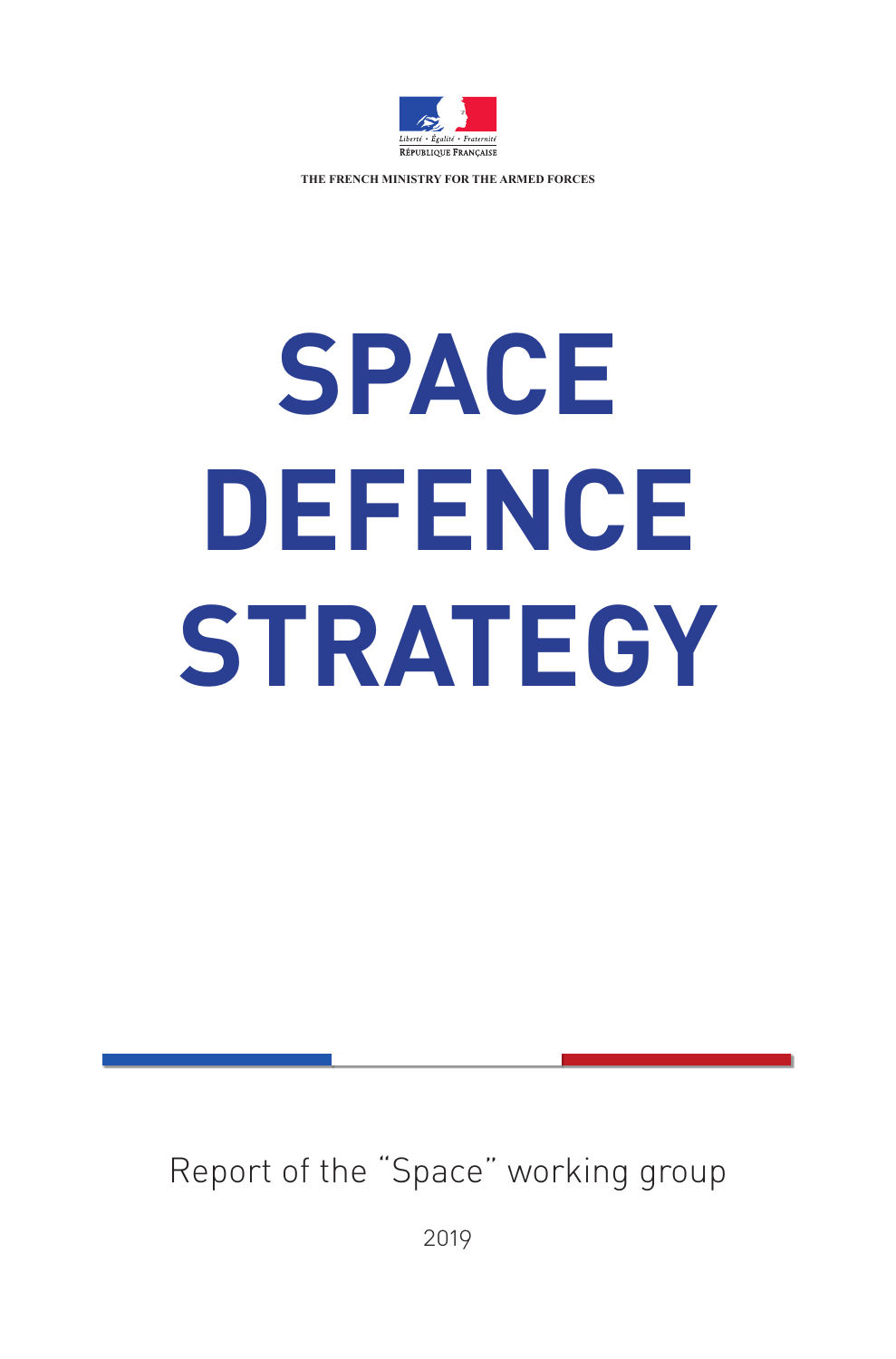# **SPACE DEFENCE STRATEGY**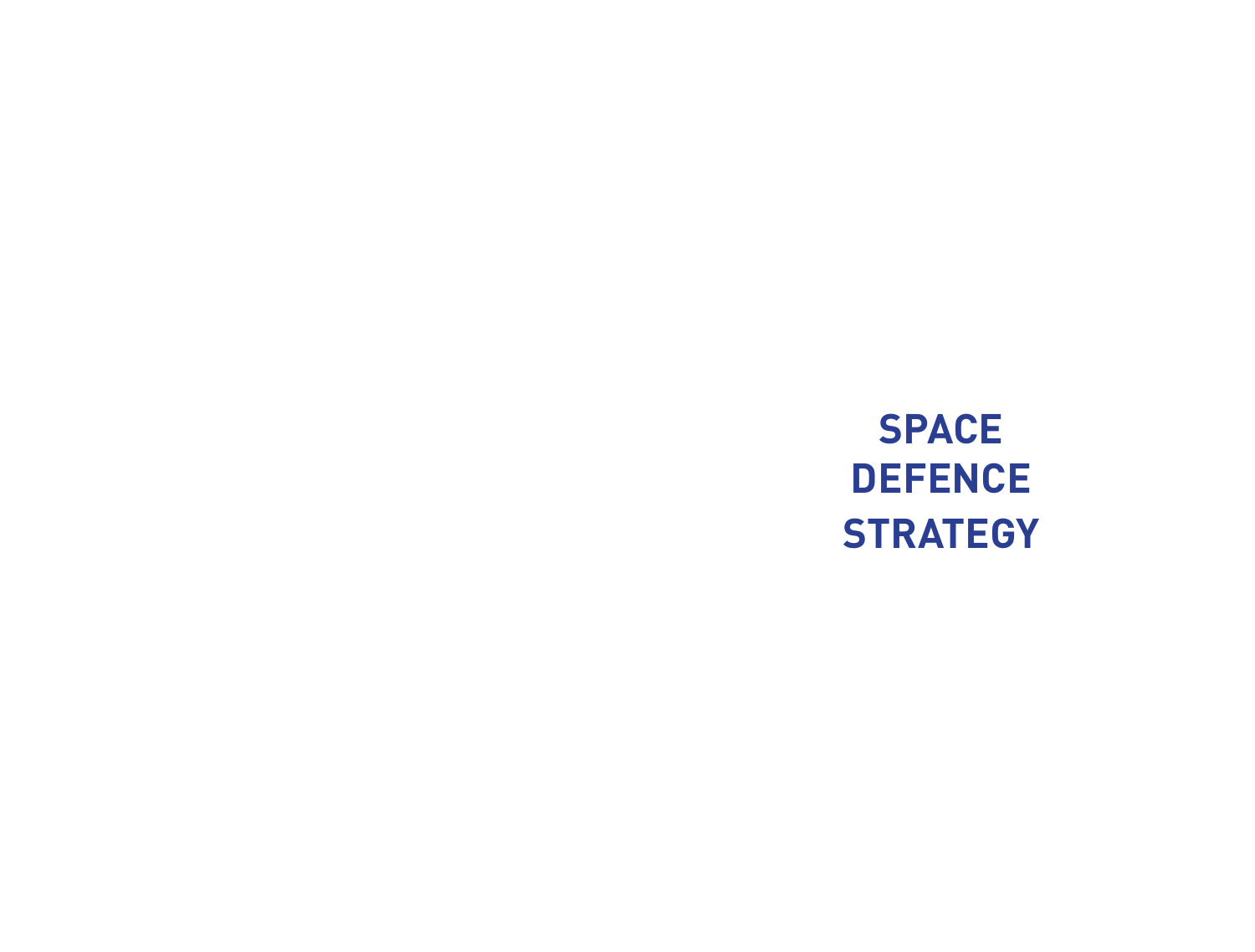

"*A new frontier*" is the memorable phrase used by John Fitzgerald Kennedy to describe space in his speech accepting the Democratic presidential nomination in 1960. A new horizon for the development of human knowledge had been identified and the space race had begun.

If space was once a new frontier to be crossed, it is now a "new front" that we have to defend. In a world at the mercy of live, unpredictable,

technological threats, and at a time when powers are looking to assert themselves, space is a cornerstone of our defence. Space capabilities are a critical factor of all our operations, whether anticipating and planning manoeuvres, locating the enemy, guiding our forces in the field or communicating.

The sudden emergence of disruptive innovation methods in the space sector – known generically as "New Space" – calls for a change in the way we approach the development of our space capabilities. Alongside central governments, private-sector actors play a key role in the economic development of a space industry which is now more flexible, more innovative, more connected to other segments of the economy. The United States and China have long grasped the importance of this crucial turning-point for the development of our societies. Europe and France cannot turn a blind eye to an emerging area of potential conflict.

That is why the President of the Republic has made space a priority for our defence. We must concentrate our efforts on identifying and characterising unfriendly or hostile acts in the vicinity of our satellites, on continuing to develop our means of operational support, protecting our space assets and discouraging our adversaries from harming them. In response to these challenges, the Armed Forces Ministry has devised an ambitious space defence strategy for the period to 2030, spanning all aspects.

While the renewal of our entire satellite capability is already scheduled under the Military Planning Act, an additional effort will be made to enhance our space situational awareness and acquire initial capabilities in newly identified areas, especially the detection of potentially malicious space activities and the protection of our space assets. We will step up cooperation with our European partners while maintaining our close relationship with the United States. I am also counting on our industrial partners to continue and nurture the relations of trust we have established.

In terms of governance, the President of the Republic has announced the creation of a major space command, attached to the Air Force, whose sole purpose will be to prepare us for these new challenges. The Air Force will thus become the Air and Space Force. It marks a historic turning-point.

In order to meet these challenges and carry out genuine military space operations we will have to strengthen geographical and functional synergies with CNES, which has a tremendous pool of space expertise and is a real asset for France and its defence.

We have everything we need to succeed. I will ensure with the utmost determination that the space defence strategy described in the following pages is implemented. I believe in France, the third largest space power. We have been among the pioneers. We are about to become the vanguard.

> Florence Parly Minister for the armed forces

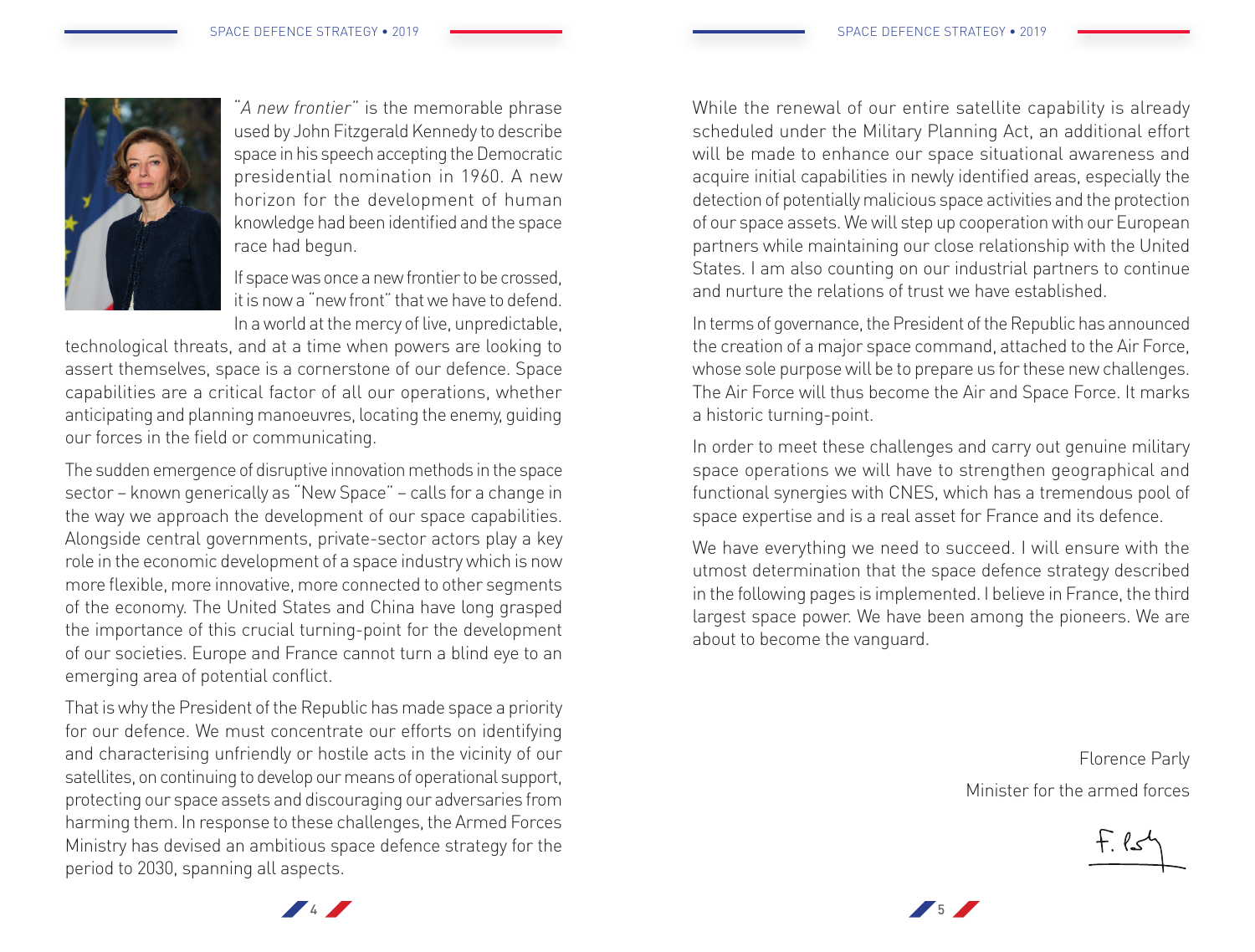# **CONTENTS**

| <b>1 SPACE IS AN ESSENTIAL DOMAIN FOR THE ARMED FORCES BUT</b><br><b>ACCESS TO IT IS BECOMING INCREASINGLY CONTESTED13</b>       |
|----------------------------------------------------------------------------------------------------------------------------------|
| 1.1 Space is a domain in its own right, used until now mainly for strategic                                                      |
| 1.1.1 A specific geography with restrictive physical laws  13<br>1.1.3 A vector of strategic capabilities essential              |
| 1.1.4 A key factor for the operation of our economies                                                                            |
| 1.2 In a context of fiercer industrial and strategic competition, our freedom                                                    |
| 1.2.1 New Space is disrupting the existing equilibrium 20<br>1.2.2 Strategic competition is hotting up, operational contexts are |
| 1.2.3 Emerging new threats could compromise our freedom of                                                                       |
| 2 AN AMBITIOUS SPACE DEFENCE POLICY TO ENSURE                                                                                    |
| 2.1 Respond to threats in new operational contexts 25                                                                            |
| 2.1.1 Consolidate and assert our strategy within the existing                                                                    |
| 2.1.2 Adapt the domestic legal framework to match                                                                                |
| 2.2 Grasp opportunities to build up our strategic autonomy 28                                                                    |
| 2.2.1 Take advantage of the disruptive technologies and uses as-                                                                 |
|                                                                                                                                  |
| 2.2.3 Extend cooperation to space operations and open it up to                                                                   |

| 3.1 Strengthen French space defence doctrine  35                                                                                                                                                                                                                                               |  |
|------------------------------------------------------------------------------------------------------------------------------------------------------------------------------------------------------------------------------------------------------------------------------------------------|--|
| 3.1.2 Frame the doctrine for the conduct of space operations  38<br>3.1.3 Evaluate the threats affecting our space capabilities 39<br>3.1.4 Enhance our armed forces' capability to operate without                                                                                            |  |
| 3.2 Adapt military space governance to our ambitions  40                                                                                                                                                                                                                                       |  |
| 3.2.1 Reorganise the chain of command for space assets<br>within the Armed Forces Ministry in order to achieve<br>3.2.2 Rethink the relationship between                                                                                                                                       |  |
|                                                                                                                                                                                                                                                                                                |  |
| 3.3 Develop space capabilities in response to our ambitions  44                                                                                                                                                                                                                                |  |
| 3.3.1 Secure space operational support capabilities<br>3.3.2 Prioritise the development of an SSA capability 45<br>3.3.3 Protecting and hardening our space capabilities48<br>3.3.4 Acquire a capability to defend our interests 48<br>3.3.5 Contribute to ballistic missile defence (BMD)  49 |  |
|                                                                                                                                                                                                                                                                                                |  |
| 3.4.2 Specific, varied and well-rewarded career paths51<br>3.4.3 Greater visibility, recognition and attractiveness 52                                                                                                                                                                         |  |
|                                                                                                                                                                                                                                                                                                |  |
|                                                                                                                                                                                                                                                                                                |  |
|                                                                                                                                                                                                                                                                                                |  |
|                                                                                                                                                                                                                                                                                                |  |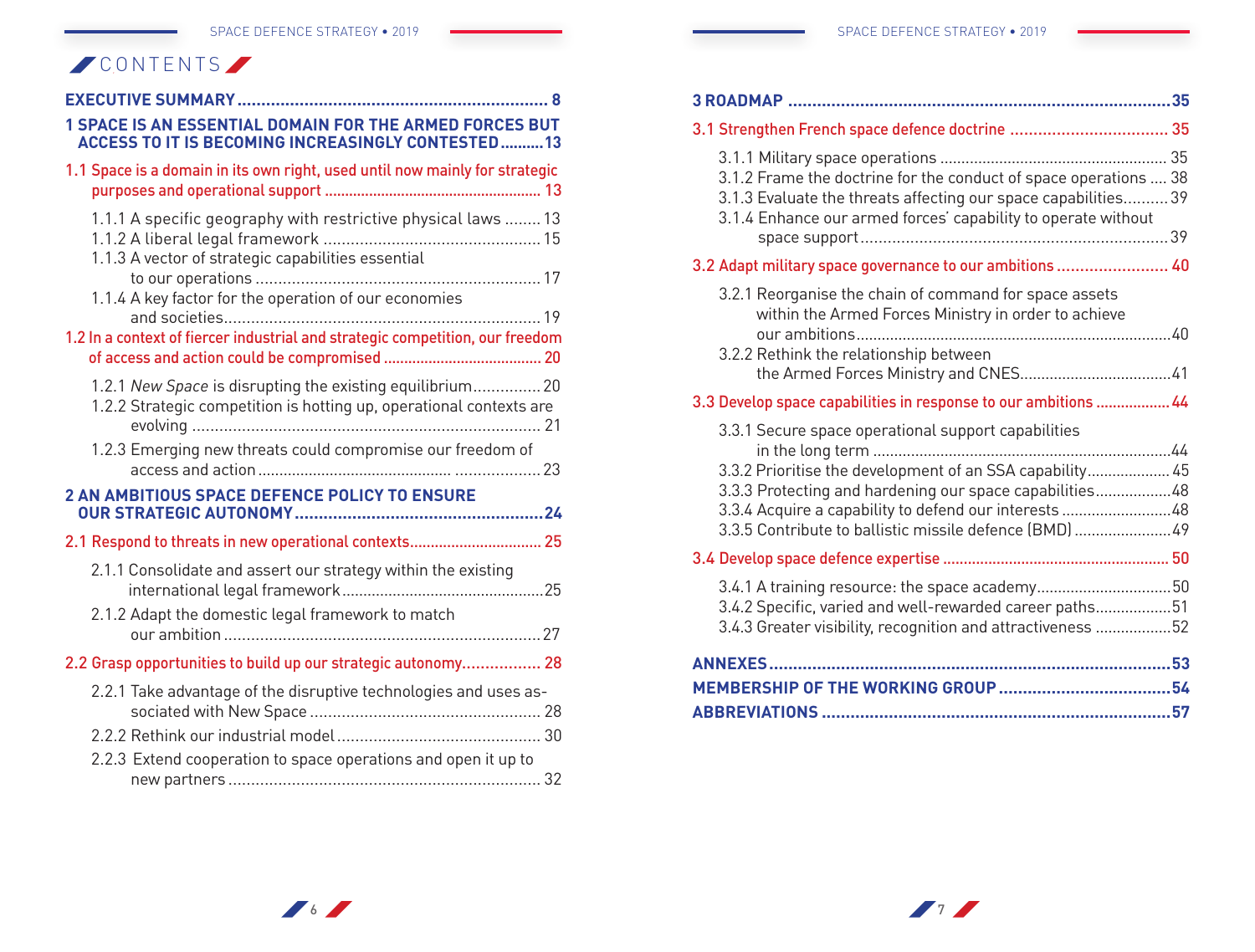#### **EXECUTIVE SUMMARY**

A revolution is taking place in the use of space, as in many sectors in which technology plays a decisive role. Affecting commercial, industrial and geostrategic interests, it presents so many challenges, including of a security nature, that France cannot simply ignore it. A space power for decades, France has undeniable assets and our armed forces have been using space for many years, mainly for strategic intelligence purposes and to support land, air and sea operations. Emerging technologies in what is generally referred to as New Space are paving the way not only for new opportunities that should be grasped but also for new threats that need to be addressed. The current French space model needs to be rethought in order to adapt to these disruptions. While the approach to space as an enabler is indeed being modernised, the notion of space as a domain with its own challenges has not yet been fully addressed.

That is the aim of this report, which outlines the future of our space defence in accordance with a roadmap that looks to 2030 and beyond. It is intended to inform interministerial discussions that take place elsewhere.

\*\*\*

The use of outer space is governed by a specific legal framework which guarantees freedom of exploration and use to all. There is no call to revise existing space treaties.

However, our freedom of access to and action in space could be compromised.

The sudden emergence of New Space is tilting the existing balances: disruptive technologies and uses and faster-moving innovation cycles are rapidly changing the criteria on which space power is based. Both a threat and an opportunity, these developments are forcing us to rethink both our industrial model and our governance of space.

Strategic competition is hotting up. Our space capabilities contribute to the strategic knowledge-and-anticipation function, reinforce the credibility of our deterrent and support our operations, whether through observation, telecommunications, signals intelligence or navigational assistance. They contribute to our operational superiority, fully justifying the resources earmarked for them under the Military Planning Act 2019-2025. These capabilities must therefore be secured for the future and renewed. But there is more to be done: French actors in both the public and the private sector must guard against more recent threats, such as the proliferation of space debris, jamming, blinding and directed-energy weapons.

\*\*\*

This new environment implies a space defence strategy founded on the protection of our capabilities. That involves first and foremost improving our space situational awareness (SSA), especially in order to detect and attribute unfriendly or hostile acts in all orbits of interest and defend ourselves against them. Without calling into question the peaceful and responsible use of space, that aim will be pursued within the existing legal framework, especially for self-defence within the meaning of the United Nations Charter. Promoting responsible behaviour and best practices and contributing to the definition of international standards will also form part of the strategy.

The domestic legal framework will also have to be adapted at interministerial level in order to take better account of the specific characteristics of military space operations, the scope of which will be extended (in particular the role of operator, manoeuvres and security requirements). A definition will also be needed of "trusted operators" on which the Ministry may call for services to support operations and ensure their resilience, so that asset acquisition can focus on the most strategic sectors.

That strategy must take advantage of the opportunities offered by New Space. Over the coming years, the use of constellations of



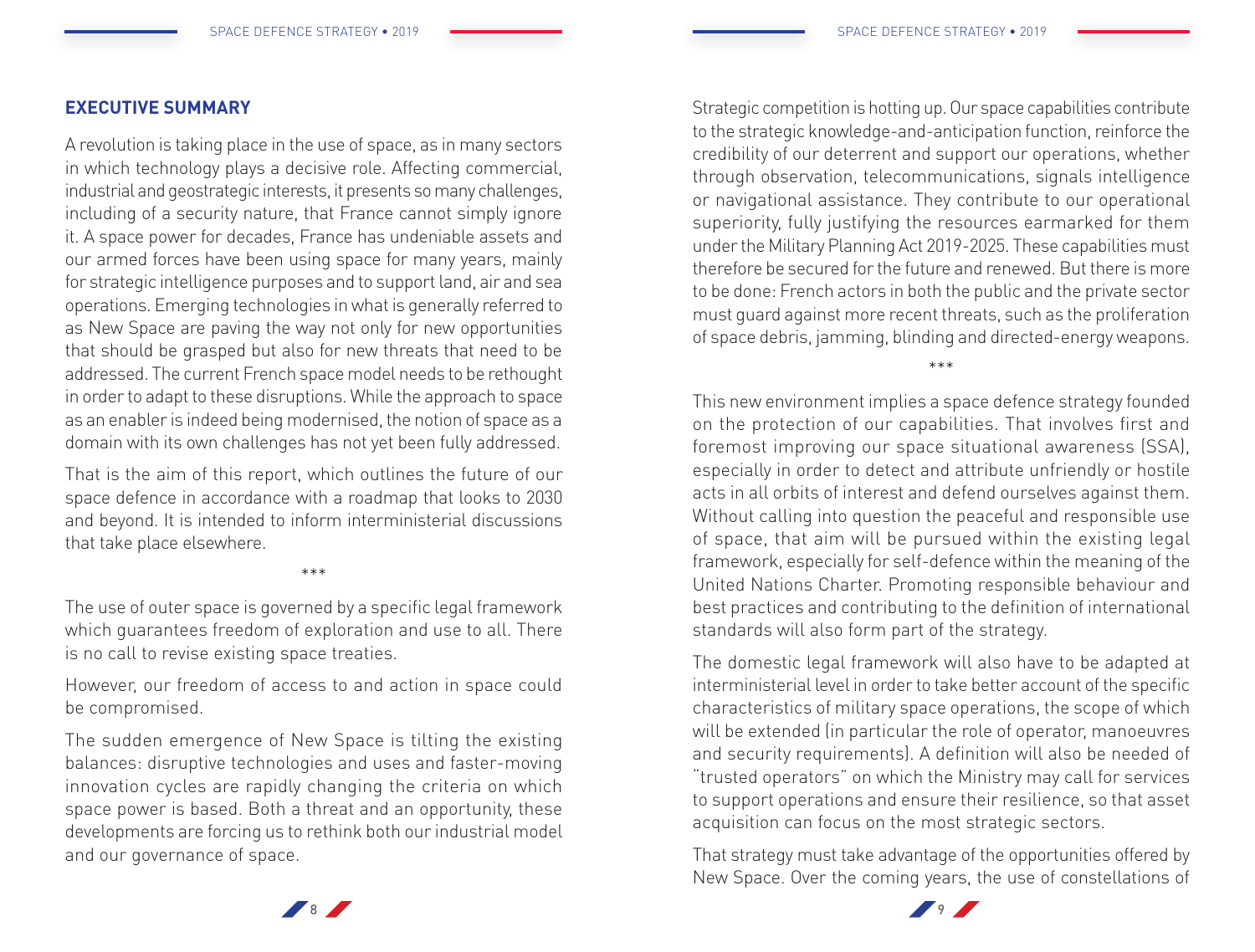small satellites will help to improve our military capabilities and our resilience in relation to observation, telecommunications and space surveillance. Downstream, processing the mass of data produced will be a major issue: automation and artificial intelligence will be crucial in order to extract maximum value from the Ministry's investments over the period of the Military Planning Act (MPA).

In industrial terms, French companies have technologies that foster the development of these capabilities, whether they operate in a purely domestic or, in many cases, a multinational framework. They must be given support: innovation must be stimulated by a revised system of state governance, and balances within the ecosystem of start-ups, SMEs, intermediate-sized enterprises and major contractors should be reset. For launchers, the current model will be sustained by the reassertion of European preference for institutional launches. European cooperation will be pursued mainly around a Franco-German core based on complementary SSA resources with a view to laying the foundations for an autonomous European space capability in the future. However, this does not rule out the pursuit or development of cooperation with other international partners, especially the United States.

\*\*\*

That strategic ambition will be backed up firstly by a revised doctrine for military space operations based on four functions: space service support, situational awareness, operations support and active space defence. The revision of doctrine must be underpinned by a consolidated assessment of the threats to our capabilities. Another priority must be to strengthen the overall resilience of our armed forces, which must remain capable of acting without space support.

In order to immediately impart fresh impetus, the chain of command for space assets within the Armed Forces Ministry will be adapted in accordance with the principles of joint operational effectiveness, sustainability, coherence of the domain and visibility

of the organisation. A specific space pillar within the Air Force, which could be renamed the Air and Space Force, will be set up in the summer of 2019. The various military space organisations will gradually be brought together within it, following a rationale of fostering closer functional and geographical links with CNES, the National Centre for Space Studies. In addition, a start may already be made on identifying financial and organisational synergies, especially in the management of space programmes and operations, in order to rethink the relationship between the Armed Forces Ministry and CNES. Areas of particular attention for the management of space programmes are the division of commissioning-authority responsibilities and the Ministry's exercise of oversight over CNES, and the refocusing of state expertise on projects (R&T, demonstrators, etc.) where the degree of industrial maturity is not yet sufficient. The defence innovation agency must also provide input into the guidelines for space R&T carried out by CNES and ONERA, the French Aerospace Research Centre.

In terms of capability, it is essential to ensure the long-term viability of assets which provide strategic intelligence and operations support, making greater use of automated mass data processing and building connectivity into future weapons programmes from the outset. Developing a comprehensive SSA capability will be a priority. A number of steps will be taken as of 2019, including studies for the renewal and extension of existing capabilities and services, a specific cooperation initiative with Germany and the evaluation of industrial projects for the observation of space from space. Active and passive measures to protect satellites whose placement in orbit is already scheduled will be stepped up. In addition, a genuine capability for action in space will be acquired by 2030, drawing on feedback from demonstrators developed under MPA 2019-2025.

The constitution of a pool of experts and the creation of attractive career paths are key factors of autonomy and success in helping



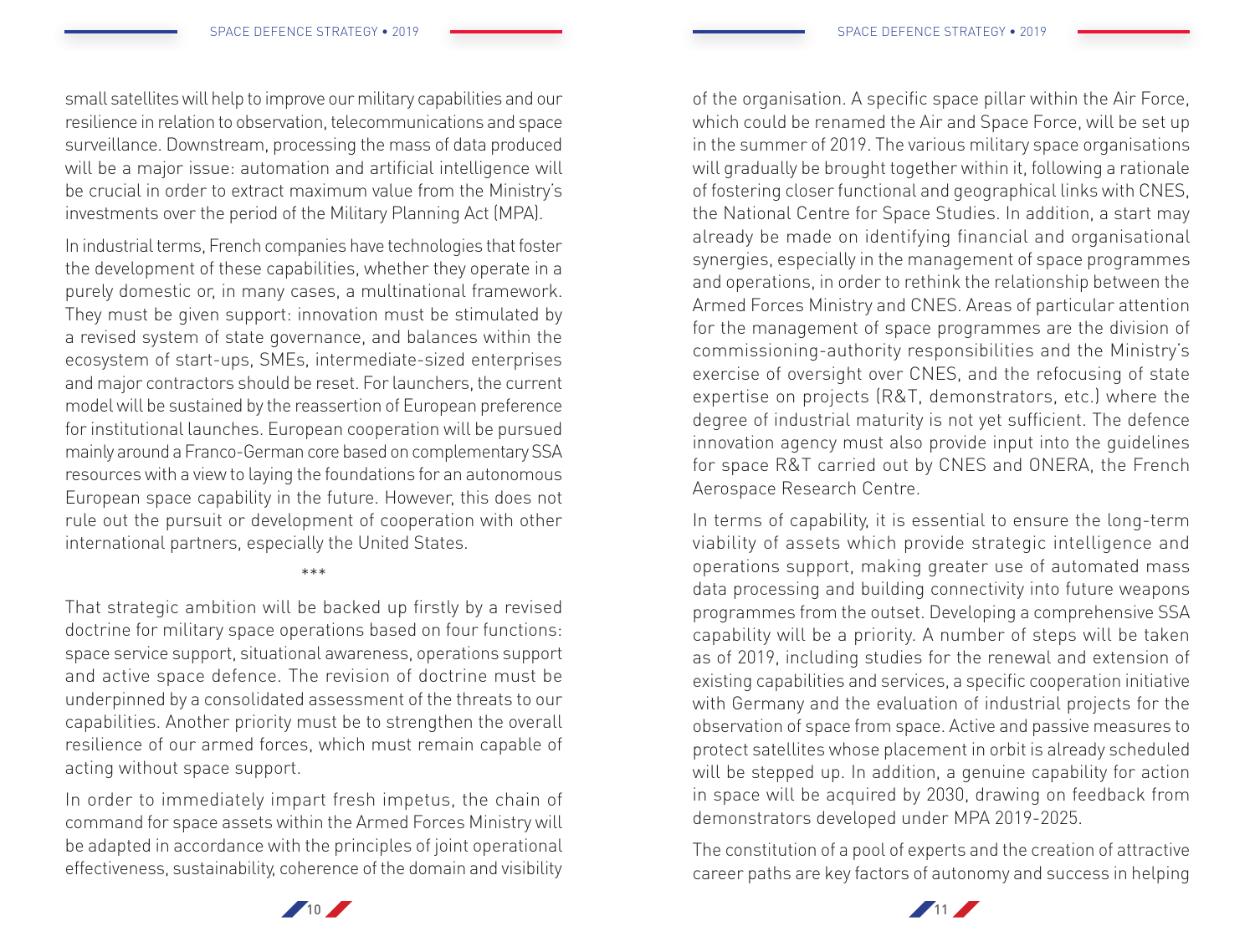to guide and achieve this new ambition. The establishment of a space academy will help to coordinate the necessary training for military personnel and ministry staff operating in the space domain.

\*\*\*

Overall, this space defence strategy marks a turning-point for the future of our armed forces and for France's capacity to act in all domains and maintain its strategic autonomy of assessment and decision. Although we will still need armed forces capable of gaining operational superiority on land, at sea and in the air, as well as in the more recent spheres of cyber and influence, space must henceforth be seen as the fifth domain of action in which our military strategy will be rolled out. We must unflinchingly address that new situation and ensure that in the future France will have the means to defend itself in space.

# **1 SPACE IS AN ESSENTIAL DOMAIN FOR THE ARMED FORCES BUT ACCESS TO IT IS BECOMING INCREASINGLY CONTESTED**

Space makes a vital contribution to our security and to the operation of our economies and societies. Although we are becoming increasingly dependent on space, growing tensions in that area threaten our freedom of access and action.

# 1.1 Space is a domain in its own right, used until now mainly for strategic purposes and operational support

# 1.1.1 A specific geography with restrictive physical laws.

The specific conditions that prevail in space make it a domain in its own right, even if there is no clear-cut physical frontier with airspace or Earth's atmosphere. It can essentially be divided into two zones, near-Earth space and outer space. Until around 2040, near space is likely to be the area of particular interest for the armed forces.

Near space is subdivided into three main orbital zones:



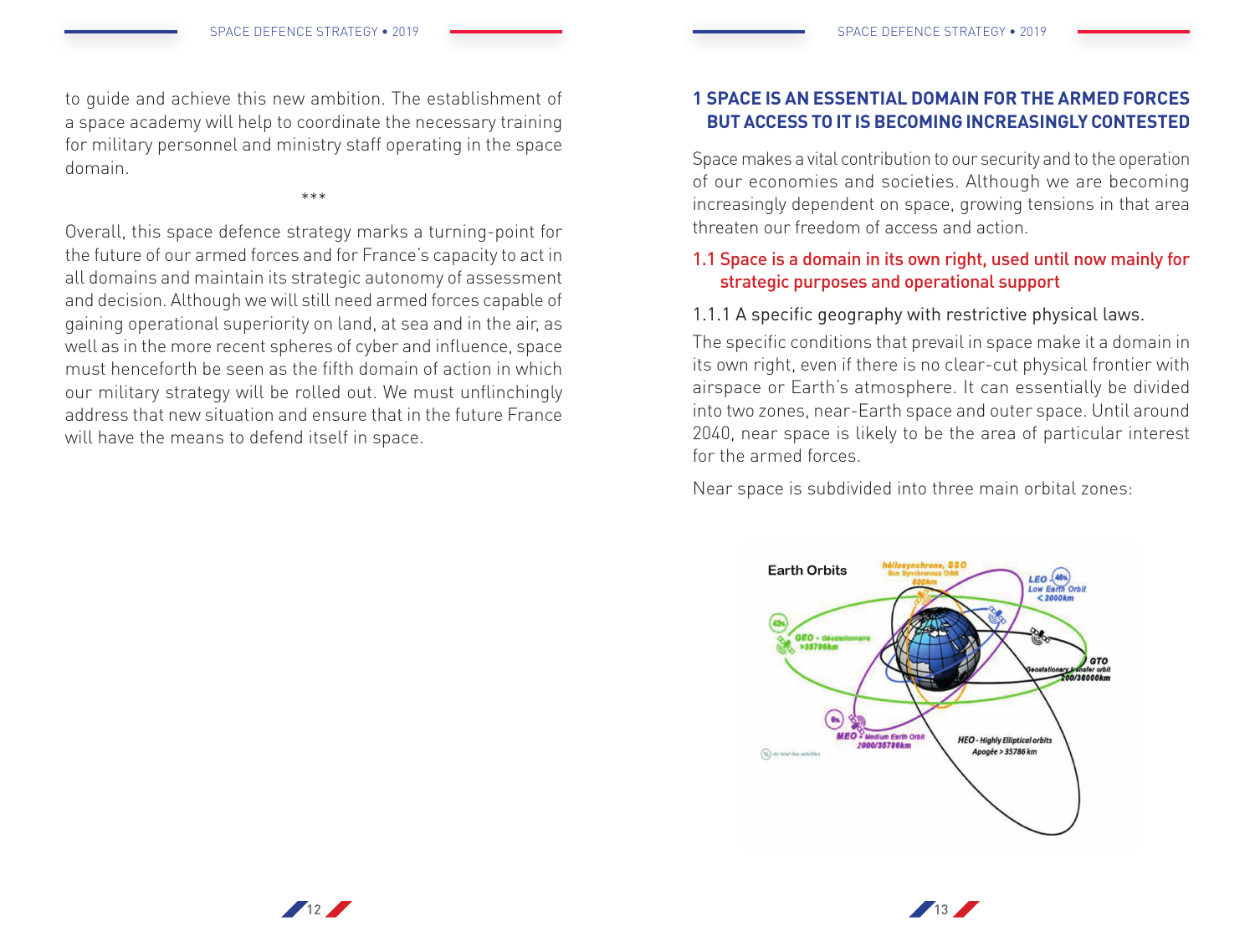- Low Earth Orbits (LEO), with an altitude of 2,000 km or less, mainly used to place observation satellites<sup>1</sup> and telecommunications satellites;
- Medium Earth Orbits (MEO), with an altitude between 2,000 and 35,786 km, mainly used to place radio-navigation satellites for systems such as GPS and Galileo;
- Geostationary Orbits (GEO), a specific type of geosynchronous orbits which are of particular interest for many civilian and military uses, such as telecommunications and early warning satellites, because the satellite is "stationary" in relation to Earth. Retaining the most advantageous slots in these orbits is a major strategic issue.

Further distinctions may be drawn:

- Highly Elliptical Orbits (HEO) are terrestrial orbits whose apogee is greater than 35,786 km. Satellites placed in these orbits have long dwell times close to their apogee and pass close to Earth very quickly at their perigee. They are thus of considerable interest for early warning or communications in high latitudes (as a palliative solution for geostationary satellites for latitudes of over 60°, for example) if their apogee is situated over the poles;
- Geostationary Transfer Orbits are intermediate orbits from which satellites can be placed in geostationary orbit.

Space is a particularly hostile environment in which equipment is subject to extreme temperature variations and ionising radiation.

The risk of collision is also a source of concern. Successive launches, accidents and destructions in orbit have generated pieces of debris<sup>2</sup> that represent so many risks for our space capabilities. Items measuring between one and ten centimetres

will cause very substantial damage on conjunction with a satellite. Items larger than ten centimetres can completely destroy a satellite, creating large amounts of new debris.

Although the amount of debris tends to stabilise because of natural deorbiting (12 years for an object at an altitude of 500 km) and greater general awareness of the issue, the foreseeable increase in the number of launches multiplies the risk of conjunction. That in turn generates a need for precise knowledge, which is one of the major challenges of space situational awareness, especially as 50% of the debris currently in orbit will still be there in 20 years' time.

# 1.1.2 A liberal legal framework

The freedom to explore and use outer space, "the province of all mankind", is enshrined in international law on space activities, especially the 1967 Outer Space Treaty<sup>3</sup>.

As *Res communis*, outer space is free of access and use, unlike airspace, over which the underlying State exercises full and exclusive sovereignty.

As there is no definition of space for lack of political consensus, a pragmatic approach qualifies any object that has made at least one full orbit as a space object<sup>4</sup>. Under these conditions, access to and use of Earth orbits, including the lowest, are free, leaving States all latitude to carry out the space activities of their choice there.

The legal rules governing space regulate States' practice but also guarantee the freedom of scientific research, meaning that no space application, civilian or military, is prohibited in principle. This regime by nature favours initiative and diversification of both actors and the offer of space services.

<sup>4</sup> The zone at issue is situated between 80 and 120 km above sea level. While organisations like the FAI regard the Karman line (altitude of 100 km) as the frontier between the atmosphere and space, France, like other space powers, considers it inappropriate, given the present state of space activities, to define and delimit space.





<sup>1</sup> These satellites are mostly placed in Sun Synchronous Orbits (SSO) so that they always pass over a given point on the Earth's surface at the same local mean solar time.

<sup>2</sup> The catalogue to date counts 20,000 pieces of debris larger than 10 centimetres, 350,000 to 750,000 larger than one centimetre and at least 35 million larger than one millimetre. Over 6,000 tons of debris now orbit Earth.

<sup>3</sup> The catalogue to date counts 20,000 pieces of debris larger than 10 centimetres, 350,000 to 750,000 larger than one centimetre and at least 35 million larger than one millimetre. Over 6,000 tons of debris now orbit Earth.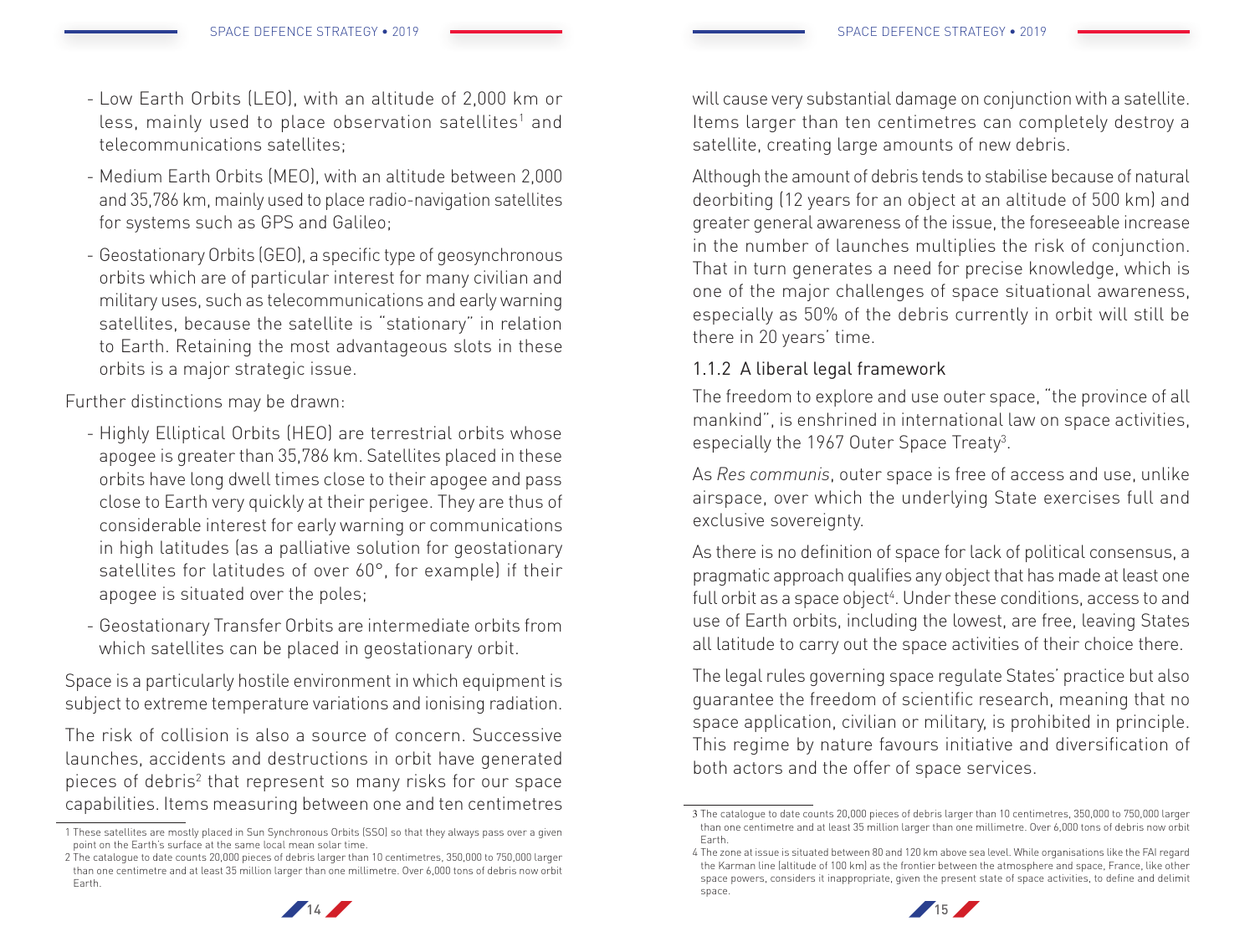The free use of space is not absolute, however, since it is curtailed by the requirement to respect "the interests of all countries"5 and by international law. Thus, the use or occupation of space may not result in the creation of a sovereign right in favour of a State exercising that freedom. On this basis, the International Telecommunication Union ensures equitable and fair access to orbital slots and radio-electric frequencies. Some doubt is being cast on this non-appropriation principle at present, since certain States consider, for example, that it does not apply to minerals or other resources that could be extracted from celestial bodies $^6$ . The prospect of the exploitation of space is an issue for the future that should not be overlooked.

Although international law states that space must be used for peaceful purposes, that does not mean that all military activity in space is prohibited. The Outer Space Treaty permits the militarisation<sup>7</sup> and even weaponisation<sup>8</sup> of Earth orbits, provided that weapons of mass destruction are not deployed there, as well as the use of force, strictly within the framework of the United Nations Charter. However, the Moon, celestial bodies and their orbits are entirely demilitarised<sup>9</sup>.

Space activities do not fall within any jurisdiction other than that implied by their attachment to a State or an international organisation. States are free to define the terms of any such attachment, which differ according to nationally prescribed rules.

States are responsible under international law for their national space activities, whether undertaken by government agencies or non-governmental organisations. In accordance with this

principle, States are required to authorise and continuously monitor private space activities<sup>10</sup> pursued from their territory or by their nationals, whether individuals or legal entities, acting outside their territory, through measures such as the registration of objects and the authorisation of launches. In order to implement this treaty monitoring obligation, many States have introduced domestic regulatory arrangements with often widely differing content. The regulatory framework in France is established by the Space Operations Act<sup>11</sup>, which is essentially commercial and civilian in scope.

#### 1.1.3 A vector of strategic capabilities essential to our operations

France had already identified space as a major factor of power and strategic independence in the 1960s, especially for the development of its nuclear deterrent. Having invested massively in the space sector, it is now one of the few nations capable of developing satellites, placing them in orbit, keeping them on station and exploiting the data collected. France is therefore a genuine space power, both civilian and military.

The armed forces have used space to support their operations since the 1990s, making a decisive contribution to their freedom of action on land, at sea and in the air.

Control over optical or radar observation, signals intelligence, satellite telecommunications and satellite meteorology, navigation and synchronisation is essential to autonomous situational awareness, decision and action and hence a core concern for the armed forces.

Space observation (via the Helios 2, Pléiades and, shortly, CSO satellites) meets the need for non-intrusive intelligence gathering and support for operations and military geography. As part of a geospatial intelligence (GEOINT) system which contributes to autonomous situational awareness by pooling and analysing

<sup>10</sup> Public space activities are presumed to be carried out with government consent. 11 Act 2008-518 of 3 June 2008 on space operations.



<sup>5</sup> Outer Space Treaty, Article I.

<sup>6</sup> The United States, Luxembourg and the United Arab Emirates, for example, have passed domestic legislation authorising the private exploitation of such resources.

<sup>7</sup> Militarisation means the placement in orbit of satellites for military purposes, such as intelligence, navigation and telecommunication satellites (cf. joint concept paper 3.3.13-ESPACE no. 27/DEF/CICDE/DR of 4 February 2014.

<sup>8</sup> Weaponisation means the placement in orbit of systems capable of attaining objectives on Earth or in orbit, and not merely systems to support military operations (cf. above-mentioned joint concept paper of 4 February 2014).

<sup>9</sup> See Article IV of the Outer Space Treaty and Article 3 of the Agreement of 5 December 1979 (signed but not ratified by France) Governing the Activities of States on the Moon and Other Celestial Bodies.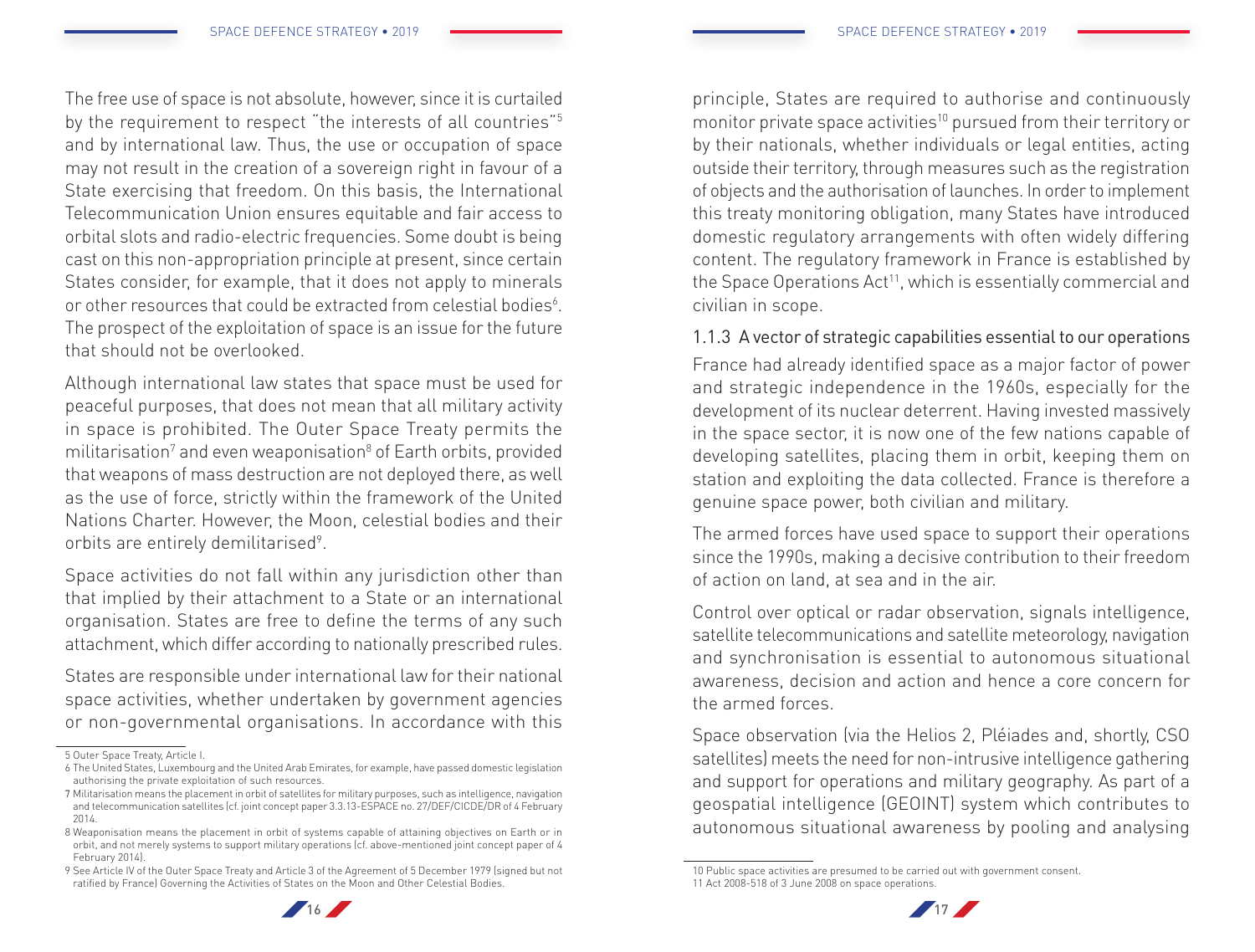location-based data from various sources, space observation complements other means of reconnaissance, especially in contested spaces.

Space-based electronic signals intelligence (the ELISA demonstrator and forthcoming CERES satellites) has been defence-specific until now and provides information about adversary activity.

Satellite telecommunications (Syracuse III and forthcoming Syracuse IV satellites) provide secure communications between forces in the field and mainland France and across theatres of operations, regardless of distance and independent of ground relays. They also meet the need for greater connectivity inherent in modern weapons systems and contribute to our armed forces' first-strike capability.

Satellite radio-navigation and synchronisation systems are used in most of the armed forces' weapons, communications and information systems. Our operations have become very heavily dependent on access to these services, as has everyday life in our societies in general (cf. §1.1.4).

Space can also meet other needs for prevention and the protection of our national territory and interests, especially through two capabilities:

- early warning, which contributes to the monitoring of proliferation and ballistic missile activities, ballistic missile defence, aggressor identification, passive defence and space surveillance (cf. §3.3.5);
- maritime surveillance via automatic detection, a potentially dual-use capability which complements existing non-space means of maritime surveillance, whether civilian or military, maritime, airborne or terrestrial.

# 1.1.4 A key factor for the operation of our economies and societies

Space is a pervasive feature of all human activities, whether domestic, economic, financial, scientific or whatever. In order to meet these core social, even vital needs, it provides four types of data.

Data from observation of the Earth and its atmosphere provide the foundation for weather forecasting and mapping services, the monitoring of natural, climatic and environmental risk, assistance to people in need, border surveillance and defence.

Telecommunications data provide access to TV and telephone networks and the internet in parts of the world without the necessary ground infrastructure (blind spots), helping in particular to bridge the digital divide.

Location data from constellations of satellites in Global Navigation Satellite Systems (GNSS) such as GPS and Galileo are used extensively to locate land, sea, water and air vehicles of all types and have fostered personalised smartphone apps. GNSS signals also include extremely precise and reliable time information and are consequently used everywhere to synchronise digital networks such as banking systems, telecommunications networks and power grids. GNSS are certainly the most widely used satellite systems. Losing them would cause severe disruption to our societies, going far beyond the purely military sphere.

Data from scientific and exploration missions include all the information of fundamental interest that enables us to explore the laws of physics and understand our universe, such as the composition of comets, the environment on Mars, the structure of black holes and the discovery of exoplanets.

In the near future, technological advances will pave the way for new high value-added applications engendered by the link between satellite infrastructure and, for example, the Internet of Things, telemedicine, digital learning and autonomous vehicles. The falling



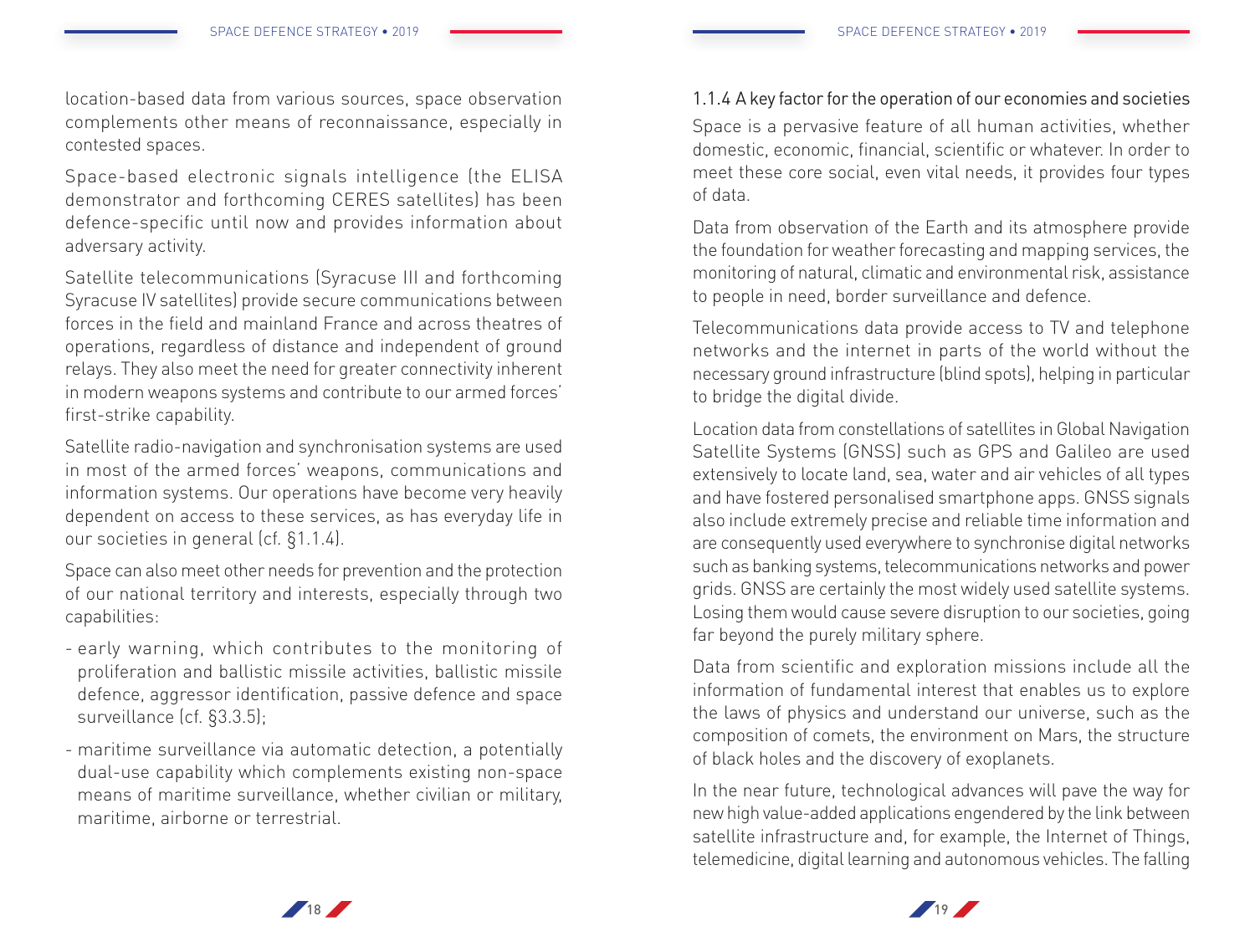cost of access to space will also soon open it up to tourism. At the same time, as we have seen, more and more countries are taking an interest in the exploitation of resources on asteroids or in space more generally. Other applications that we cannot yet foresee will appear in the years to come, driven by sectoral needs.

# 1.2 In a context of fiercer industrial and strategic competition, our freedom of access and action could be compromised

# 1.2.1 *New Space* is disrupting the existing equilibrium

The space industry has long been the preserve of a handful of big countries, their space agencies and publicly funded companies. That situation was linked to the essentially strategic nature of space activities (few commercial uses), the very substantial investment required and long development cycles.

New Space, originating in the United States, has profoundly changed that landscape. Using methods, technologies, facilities and financial engineering techniques, especially venture capital, developed by the "new economy" in areas such as miniaturisation, electronics, 3D printing and artificial intelligence, it has opened up the traditional space sector, significantly cut costs and democratised access to space.

New Space actors, whether private investors, universities, startups or large companies, have taken an innovative approach which involves accelerated decision-taking, innovation in use, greater willingness to take risks, tolerance of failure as a factor of progress and acceptance of lower systems reliability.

The upshot has been the emergence of projects for commercial constellations of dozens or hundreds or even thousands of objects. These in turn open up prospects for observation (higher revisit rate), data transmission (global coverage) and even electromagnetic eavesdropping, hitherto reserved for military applications.

The accelerated development of mass information processing and dissemination completes the emergence of these proposed new uses and services. Here, the digital giants are positioning themselves as key players in New Space, whether upstream or downstream of the space value chain.

The number of active satellites in orbit (around 2,000 at present) is thus likely to increase substantially over the next few years. Space surveillance and space traffic management are likely to become increasingly important issues. Active debris removal systems are being developed, along with systems capable of making orbital rendezvous in order to repair satellites, refuel them, keep them on station, move or deorbit them. Under cover of civilian objectives, States or private actors can thus openly finance potential antisatellite technologies.

There are also many initiatives to develop launchers, especially small ones. Financed by private institutions or organisations, over 40 models are currently being developed around the world, with upward of 40 more on the drawing-board.

The opportunities offered by New Space have given decisive new impetus to the space sector. As with the emergence of the internet, a small number of projects will bear fruit but many investments will be written off.

This major shift raises a fundamental question: how will the new actors cohabit with legacy operators who build increasingly sophisticated but expensive satellites which meet institutional needs and are mostly financed by public investment? It will be a crucial question, especially insofar as public investment will continue to be a decisive factor, even for the most innovative New Space projects.

# 1.2.2 Strategic competition is hotting up, operational contexts are evolving

The 2017 Defence and National Security Strategic Review noted an intensification of competition between powers, increasing the likelihood of state-to-state military confrontation. Countries with long-standing positions in space have also become increasingly dependent on it. As a result they have acquired new vulnerabilities



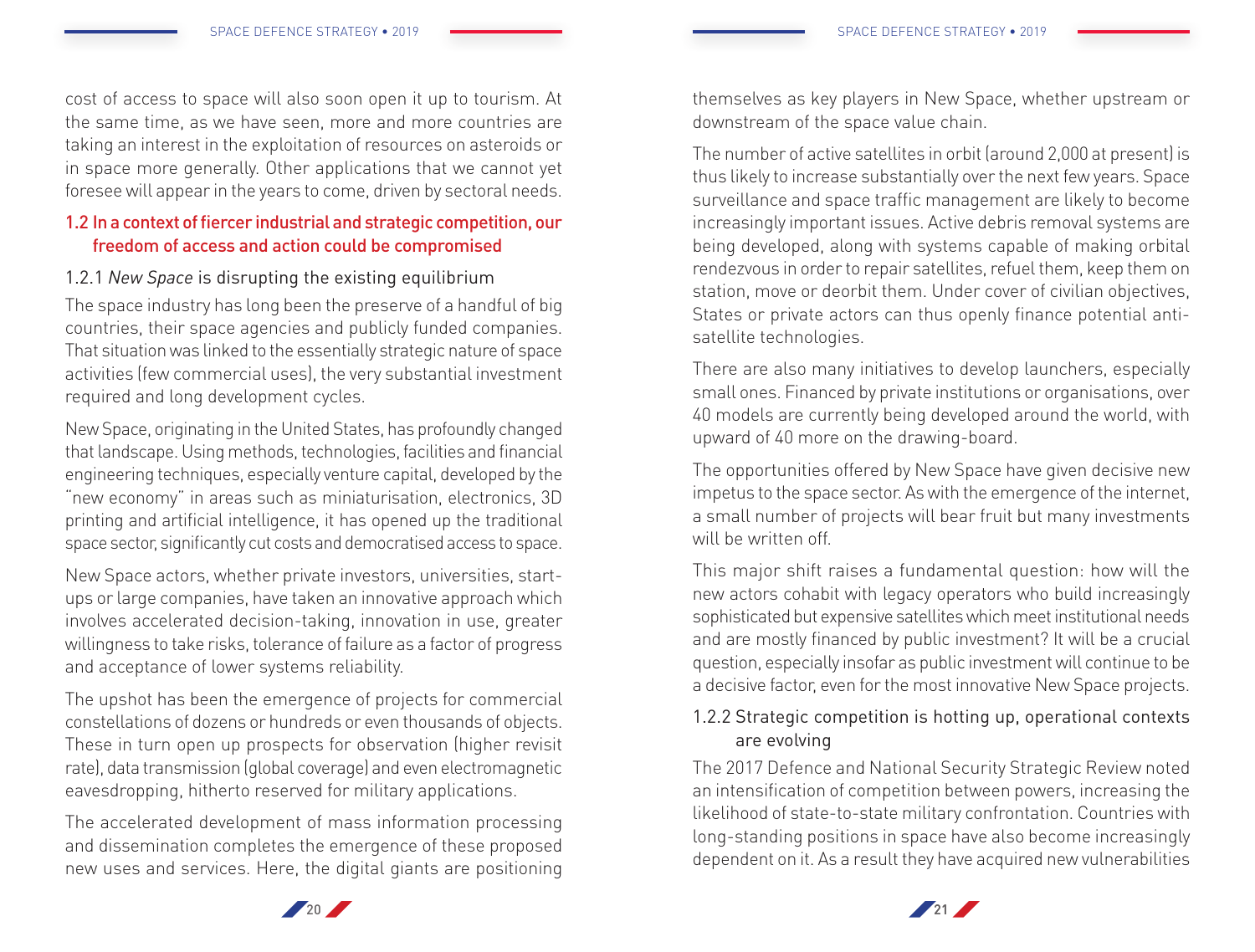which they seek to alleviate by means of various strategies to secure pre-eminence, strengthening their means of action in space or embarking on a no-holds-barred policy of ramping up their capability.

At the same time, the operational environment is becoming harsher and military capabilities are being strengthened, taking maximum advantage of information technologies applied to cyber and space. In the naval and air domains, for example, the improvement of space-based surveillance systems and the development of anti-access/area denial (A2/AD) systems are casting doubt on the first-strike capability and freedom of action of our forces in theatres of operation. Our control of the electromagnetic spectrum (contributing to C4 ISTAR) is now strongly contested by potential adversaries who have invested massively in jamming and decoy capabilities which can degrade our capabilities in all domains (land, air, sea and space). Ballistic and cruise missile proliferation also exposes forces in the field to a growing risk. Space itself is becoming an area of possible confrontation in which alternative adversary strategies could be developed, below or beyond the threshold of armed conflict.

Renewed attention should be paid to several parts of the world where tensions run high. Changing strategic dynamics, especially in Asia, are a continuing source of concern, especially as France remains relatively close to these regions, distant from its mainland, through a sovereign presence in its overseas territories in the Pacific and Indian Oceans. Russia is seeking to rebuild a zone of influence on the eastern and northern flanks of Europe, while the Arctic could become a future area of confrontation in a context of international competition for control of its natural resources.

In responding to these new challenges, space will continue to be one of the cornerstones of our operational capabilities, whether for the purposes of deterrence, support to operations or active space defence.

# 1.2.3 Emerging new threats could compromise our freedom of access and action

The major space powers are currently developing new systems capable not only of protecting their space capabilities but also of carrying out aggressive action against those of their adversaries. Even recently, "unfriendly" activities or demonstrations of power such as ASAT launches, proximity operations and the jamming of location systems have been observed.

Rising space powers have also expressed their interest in developing offensive resources of this type. In addition, countries that have already proved their ability to get into space but do not yet have their own satellites could in the future raise the threat of kinetic or non-kinetic actions in space, deterring countries highly dependent on space from harming them.

All these threats, ranging from the neutralisation to the destruction of an adversary's assets, rely on more or less mature and accessible technologies which may, over the next ten years, be able equally to target ground, communication or space segments and the software parts associated with them.

# *Cyber threats*

Cyber-attacks on the software parts of the different segments of space capability are among the most likely threats, though they require precise knowledge of the target's technical parameters. Difficult to attribute, they may have reversible or irreversible effects including, at the most serious end of the scale, loss of control of payloads or even the platform itself, reducing it to junk.

# *Electromagnetic jamming*

Electromagnetic jamming acts mainly on navigation receivers (GPS, Galileo) or satellite communications receivers. The effects of interference, frequent where satellite communications are



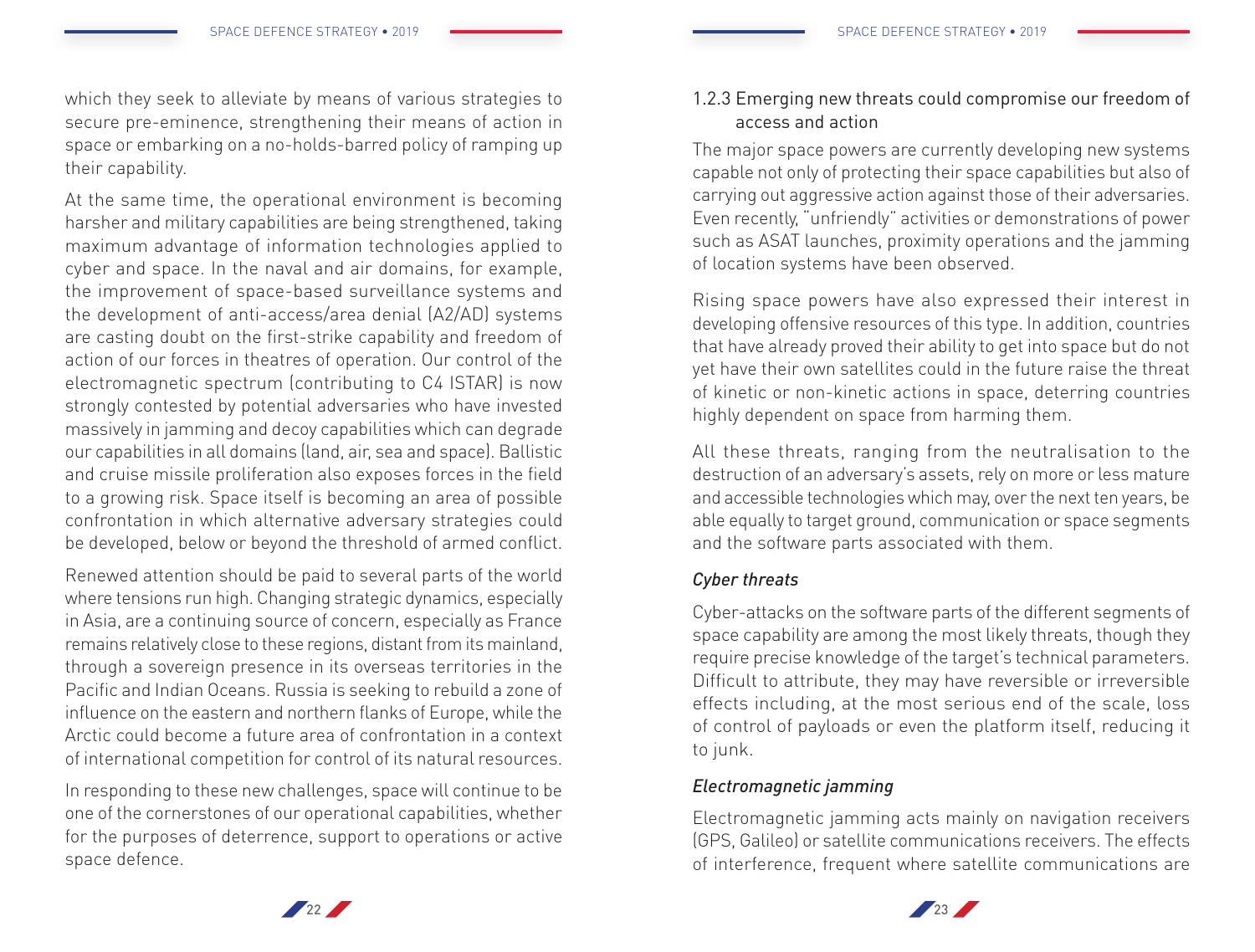concerned, are generally reversible, though attributing the origin of the interference may be very complicated. Jamming targets the means of communication and the software parts of a satellite system in particular.

#### *Orbital services*

The orbital services currently being developed by commercial enterprises and trials of proximity operations such as refuelling and cooperative inspection in the event of failure could be deflected from their purpose and the associated systems could be used as effectors capable of docking with, mooring on, capturing, degrading or displacing a satellite.

# *Conventional threats*

Sabotage, malicious acts against ground infrastructure and the targeting of energy systems remain likely methods of action, albeit not specific to space. They take advantage of all the structural or human fragilities inherent in the ground-based protection of space systems, whether upstream of launch phases or in connection with the operation of ground stations. Their effects are attenuated by the redundancy of ground stations and the identification of vulnerable components to be protected.

#### *Kinetic threats*

The United States, Russia, China and now India have developed ground- or air-launched or co-orbital kinetic anti-satellite missile capabilities. Their use would have irreversible and drastic consequences in certain orbits, especially the unique geostationary orbit, generating a large amount of debris.

# **2 AN AMBITIOUS SPACE DEFENCE POLICY TO ENSURE OUR STRATEGIC AUTONOMY**

Faced with the strategic and industrial competition that threatens our freedom of access to and action in space, we must be able both to protect and defend our space interests and to strengthen our strategic autonomy in space by grasping the technological, industrial and cooperation opportunities which arise in that sphere.

# 2.1 Respond to threats in new operational contexts

# 2.1.1 Consolidate and assert our strategy within the existing international legal framework

The assertion of our national space defence strategy forms part of a fresh analysis of the space environment and the threats associated with it, underpinned by recognition that the capabilities of France and its partners in this domain are strategic by nature.

Making a decisive contribution to national and international security and providing essential services to the population, space is a focal point for growing tensions. We must adapt our policy to cope with the emergence of new potential dangers and greater threats and risks.

#### *2.1.1.1 Ambition*

In this new environment, our space defence strategy has two strands.

The first is to protect our satellites by enhancing our ability to monitor the space environment so that we can detect and attribute unfriendly or hostile acts in orbits of interest. In order to do so, France will draw on space situational awareness capabilities<sup>12</sup>. whether sovereign, developed and operated with other States (European partners, especially Germany), contracted to trusted commercial partners or operated by allies.

The second is to be able to defend our space interests in space against unfriendly, wrongful or aggressive acts, in accordance and in compliance with international law. Our interests are not limited to French military satellites but may include French commercial satellites, some allied satellites and EU satellites.

<sup>12</sup> See §3.4.2.



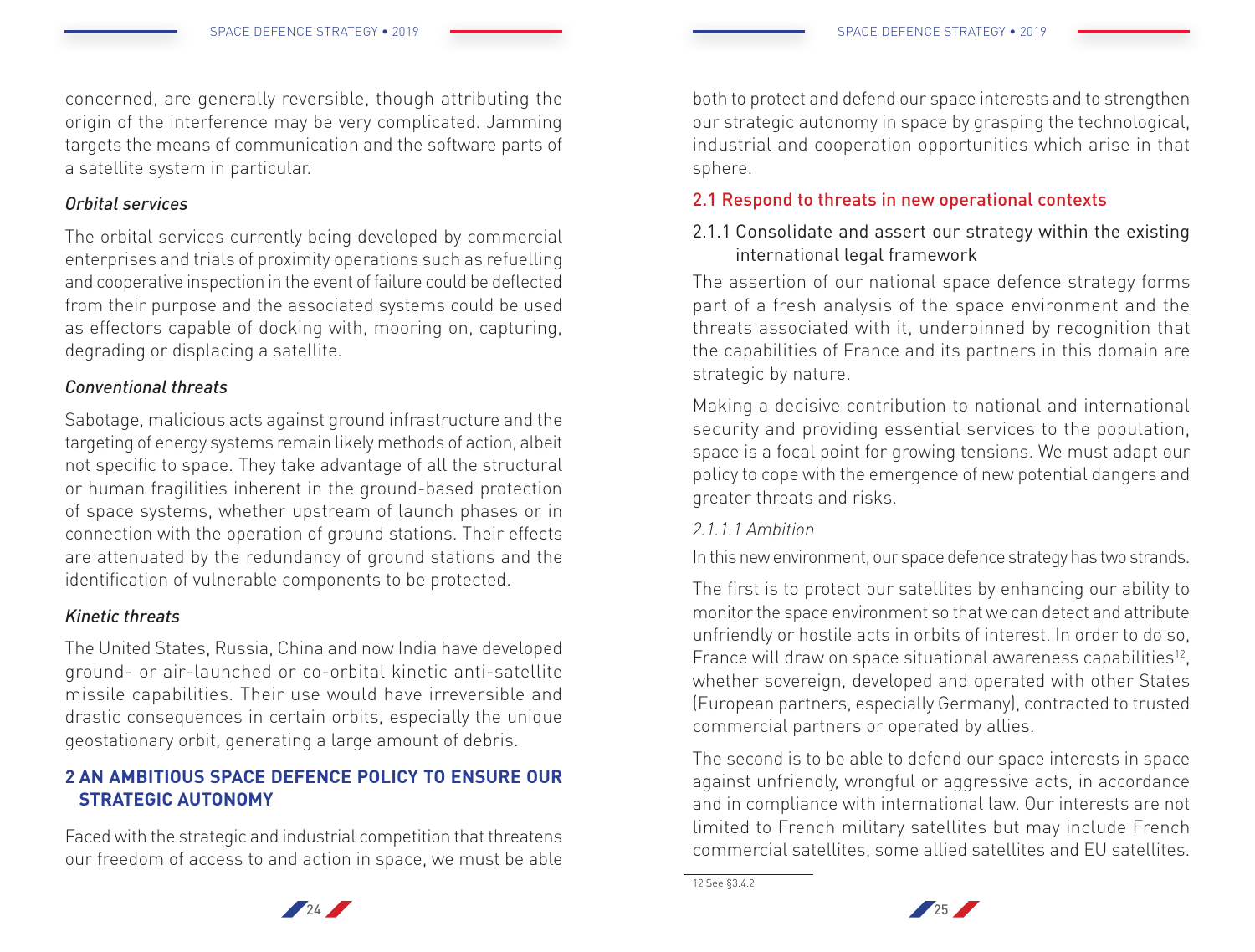#### *2.1.1.2 Principles of action*

Three key success factors will help to consolidate this strategy.

The first is to reassert and define the scope of the guiding principles that must govern the space activities of States or private actors, to which France is committed. These are, firstly, freedom of access to space, followed by the peaceful and responsible– i.e. not deliberately aggressive  $-$  use of space<sup>13</sup>.

The legal framework for our action must also be robust. International law applies to space, notably the United Nations Charter which governs States' right to use self-defence against armed aggression. The responses to unfriendly, wrongful or aggressive acts must be defined in accordance with the categorisations determined by international law. The guidelines that France will follow in this matter are as follows:

- France reserves the right to take retaliatory measures against an unfriendly act in space;
- France may take counter-measures in response to a wrongful act perpetrated against it with the sole purpose of bringing that act to an end, in compliance with its obligations under international law, such counter-measures being strictly necessary and proportionate to the objective pursued;
- in the event of armed aggression in space, France may avail itself of its right of self-defence.

These principles of action must be backed up by an in-depth strategic and political dialogue with our European and transatlantic partners and closer cooperation with our allies, especially in terms of capabilities. We must also work more closely with our commercial partners in order to make our space capabilities more resilient and guarantee the continuity of the missions they enable us to perform.

# *2.1.1.3 International action*

France will continue to give its full backing, in the relevant multilateral forums<sup>14</sup>, to the pragmatic and effective regulation of space, with a particular focus on standards of behaviour in order to ensure strategic stability and avoid possibilities for misunderstandings or escalation.

Other nations have put forward initiatives to prevent the deployment of weapons in space<sup>15</sup>. France shares the concerns expressed by several of its partners with regard to the effectiveness of such initiatives, especially the difficulty of defining what constitutes a weapon in space and monitoring the enforcement of rules on non-deployment. It therefore gives preference to pragmatic proposals that can be put into effect immediately. In particular, France could support the promotion of a norm prohibiting actions that create pieces of long-lived debris.

A common definition of acts likely to constitute a threat in and from space, rules on States' exposure to international responsability and responses permitted by international law will also be necessary.

In this context, French actors in both the public and the private sector must continue to act in interstate and non-governmental forums to promote responsible behaviour and best practices and contribute to the development of international standards.

# 2.1.2 Adapt the domestic legal framework to match our ambition

Until the end of the 20th century, the State controlled all space activities carried out in France or with its help. That grip has gradually been relaxed against a background of growing diversification and privatisation. The need to regulate space activities became urgent in the early 2000s in order to ensure that France would not incur responsability and liability for operations over which the State did not exercise effective control<sup>16</sup>

<sup>15</sup> Cf. in particular the Russian and Chinese proposal for a legally binding treaty (Prevention of the Placement of Weapons in Outer Space - PPWT). 16 See also §1.1.2.





<sup>13</sup> Taking future orbital services as an example, whether or not they are peaceful will depend not on the systems themselves but on how they are used.

<sup>14</sup> COPUOS, First Committee and Disarmament Conference.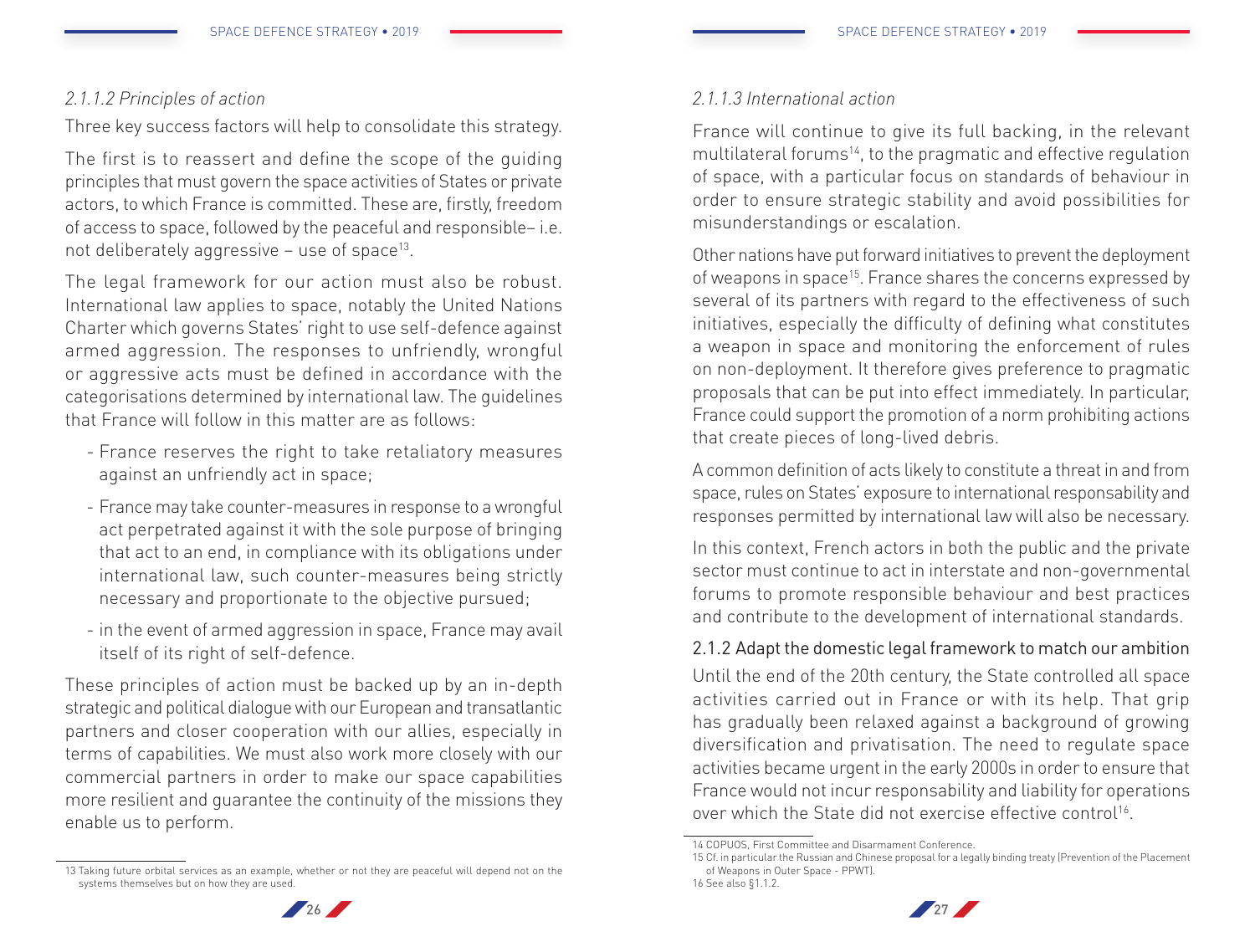The Space Operations Act addresses this issue by establishing a requirement of prior authorisation of space operations by the civilian authority<sup>17</sup>, but it is ill-suited to military operations. Interministerial consultations will have to take place over the period 2019-2025 in order to adjust and update the domestic legal framework.

The surge in private-sector activities in segments that have national security implications (other than Earth observation, already factored in) also militates in favour of an extension of the existing system of prior declaration and appraisal. However, any such adaptation of domestic law will have to strive to maintain the balance between protecting the fundamental interests of the nation and maintaining the competitiveness of the defence technological and industrial base (DTIB).

Lastly, the intrinsic dual nature of the space sector and the need to develop formal partnerships with enterprises endowed with resources that may contribute to the substitution, resilience or redundancy of the armed forces' legacy systems encourage the definition and promotion of the notion of trusted operator, on the basis of criteria such as availability, the integrity of the data provided and confidentiality.

# 2.2 Grasp opportunities to build up our strategic autonomy

# 2.2.1 Take advantage of the disruptive technologies and uses associated with *New Space*

# *2.2.1.1 The space component: satellites and constellations*

Supplementing existing or programmed equipment, the armed forces must also take advantage of the uses and services proposed and promised by New Space, mentioned earlier. The potential opportunities that seem to be opening up must be explored with determination. The overall model that is beginning to emerge gives a glimpse of how New Space methods and technologies may coexist with those that have driven the space sector until now. The aim must be to make the most of each approach while preserving specifically military requirements.

# *2.2.1.2 Downstream: mass data processing*

Using computers instead of people to analyse space imagery was unimaginable even a few years ago. But the situation is changing quickly and algorithms can now give good results after a necessary "learning" (data analysis) phase.

Given the long-term constraints on human resources and the increase in the amount of available data, the automatic analysis of space imagery by self-learning algorithms is thus becoming a major issue for the Armed Forces Ministry. In responding to this challenge, artificial intelligence is an essential tool for processing mass space data.

# *2.2.1.3 New launch options*

The cost of placement in orbit is still a key parameter of the space launch industry.

SpaceX has radically changed the commercial playing field with its Falcon reusable launchers and an efficient industrial model based in particular on proximity to the launch pad and assembly facilities. It thus calls into question the position of the legacy players in the industry just as new entrants are on the point of offering their own launch solutions.

ArianeGroup, a long-standing player in the French space industry, is developing the Ariane 6 project, due to come into service in 2020. Designed to guarantee an independent European launch capability for the years to come, the launcher will be viable only if European countries commit to using it for their institutional launches. The Armed Forces Ministry supports Ariane 6 as a guarantor of strategic autonomy.

Rideshare opportunities for light satellites on conventional  $l$ aunchers is another avenue for consolidation $18$ .

<sup>18</sup> This is the idea behind ESA's L3 initiative (Light satellite, Low-cost Launch opportunity), which aims to provide a low-cost launch service for small satellites on either Ariane 6 or Vega.





<sup>17</sup> The ministry responsible for space, currently the Ministry of Higher Education, Research and Innovation, after appraisal by CNES.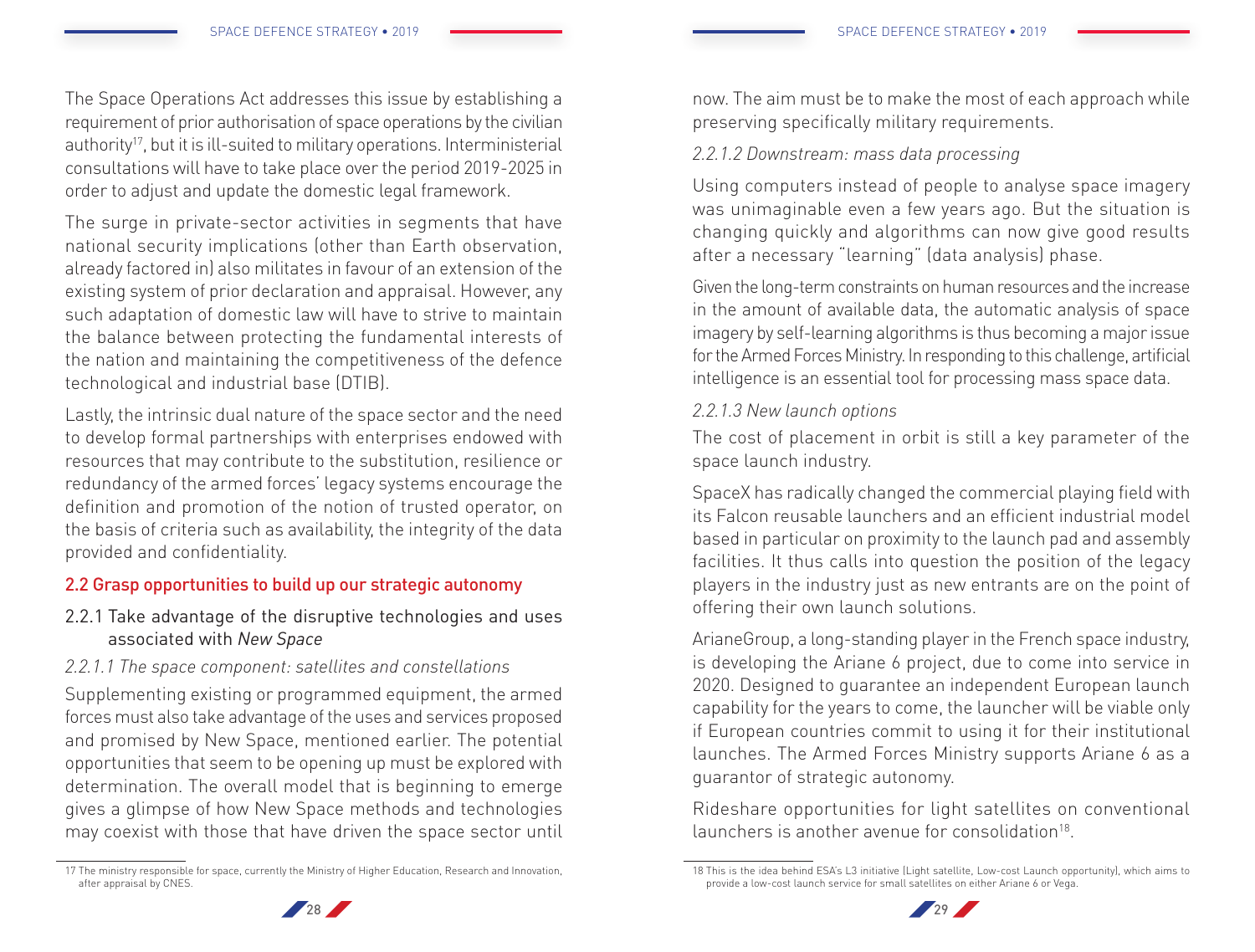Small launchers aim to provide a light-satellite launch service that is more responsive than the service offered by conventional launch operators. Consolidation may be expected in the sector, resulting in a number of viable operators. That is why the armed forces will consider the option of using quick-launch capacity, suited to small satellites.

# 2.2.2 Rethink our industrial model

# *2.2.2.1 Consolidate our DTIB*

The issues at stake in maintaining a European space industry, for both civilian and military purposes, are autonomous access to and use of space (launchers and satellites respectively).

Around 16,000 people are directly employed in the space industry in France, which generated consolidated sales of €4.6 billion in 2017, mostly in the civilian, commercial and institutional sector (CNES, ESA). Defence continues to be a key driver of innovation, however, contributing to the state-backed R&T still needed to keep the players operating in the sector competitive.

France's space sector is mature, spanning the full range of skills from satellite design and construction to launch and operation. Fully integrated into the European space industry, from which it is now indissociable, it has two elements, satellites and launchers, each with its own specific ecosystem.

The major industrial players have gained high-level expertise and achieved commercial success on the back of the institutional funding that has supported the industry's growth. However, two factors cast a shadow over this very positive picture: New Space, which is profoundly changing the industrial ecosystem, and the potential return to the global marketplace of major American players that have hitherto focused exclusively on their domestic market.

# *2.2.2.2 The satellite industry*

The industrial landscape in France is dominated by two major Franco-European contractors, Airbus Defence and Space and

Thales Alenia Space, offering the advantages of an independent industry in a key defence sector.

Many players around the world are now well advanced in the manufacture and marketing of very small satellites, a crucial New Space technology. France lags behind, however, despite having the start-ups, SMEs and intermediate-size companies which should enable it to quickly catch up. Investment is needed in this promising sector<sup>19</sup>.

In addition to making satellites, the space industry must also provide a real set of telecommunications and space observation services so that resources can be pooled and the overall resilience of the defence system enhanced. Central government can help to keep companies competitive by offering services which complement the industrial offering. Any excess capacity, such as legacy bandwidth, could be returned to the market where appropriate.

The duplication of industrial skills is another feature of Europe's space satellite industry. Judicious rationalisation or merger on a continental scale would give our industry decisive advantages on the global market for both satellites and the related services.

# *2.2.2.3 Launchers*

The European launcher industry, under the aegis of ESA, is based on ArianeGroup and Avio (Italy), which make the Ariane and Vega launchers respectively, and a commercial operator, Arianespace, which operates them from the assembly and launch base at the Guiana Space Centre.

The international launcher industry is highly subsidised via mainly closed institutional markets. The European market is an exception, since it is open to competition from non-European launchers, which some countries use for their institutional launches. Be that as it may, the preservation of our autonomous access to space currently

<sup>19</sup> For example, France is helping Hemeria to develop a national nano-satellite industry.



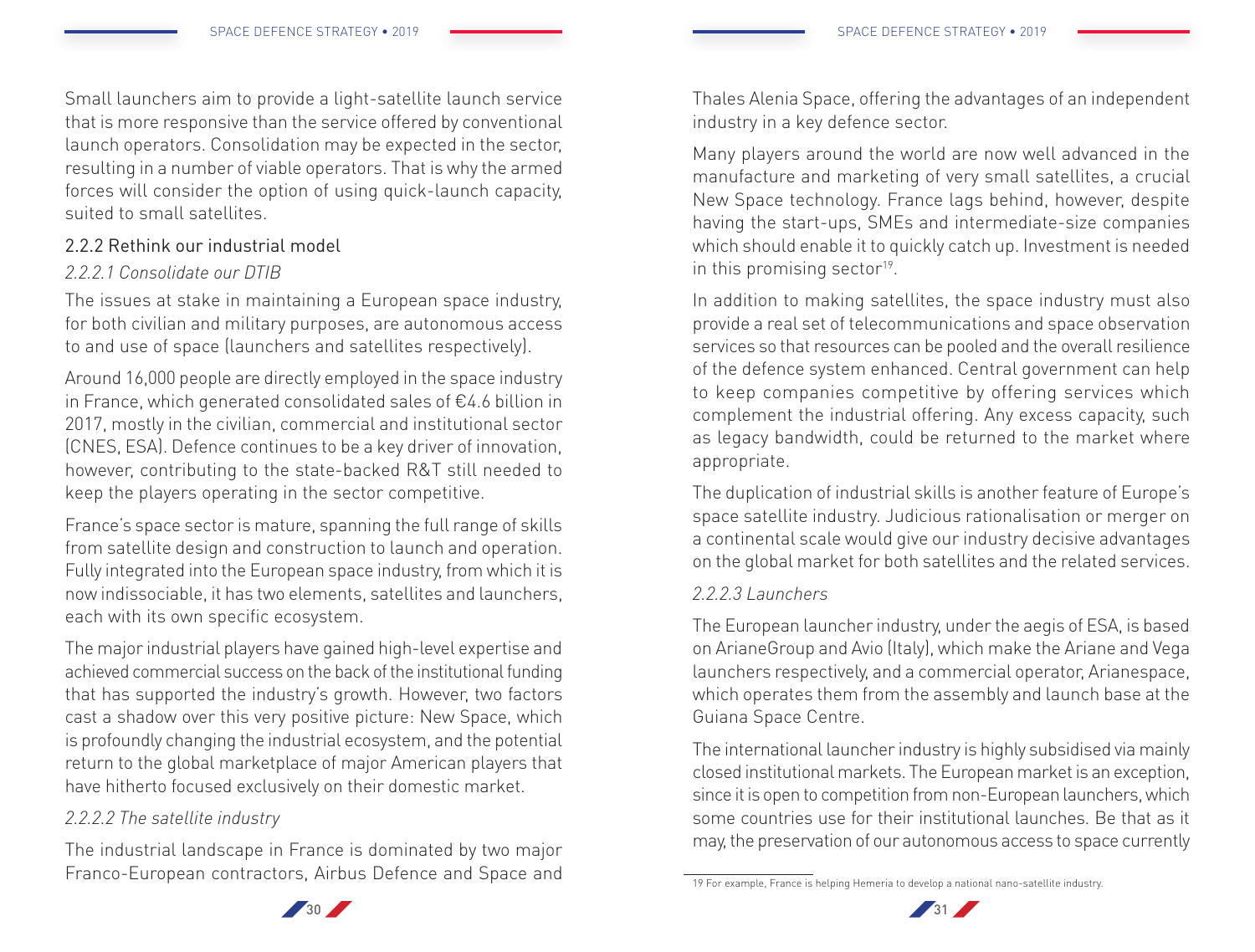depends on the long-term sustainability of the European launcher Ariane, the future of which will inevitably involve some cost-cutting.

# *2.2.2.4 Keeping the lead in technology*

Cutting-edge space technologies are eminently dual-use, having important, specifically military implications. Key areas for defence are nano-satellites and constellations, the digitisation of satellite platforms and payloads, optical technologies, technologies which offer operational superiority and those which contribute to the resilience of our operational systems, and orbital services technologies.

For the sector to increase its operational autonomy and export more, certain critical components currently sourced from outside Europe and subject to export restrictions must be financed at national or European level.

# 2.2.3 Extend cooperation to space operations and open it up to new partners

French military space cooperation over the last 20 years or so has focused mainly on exchanges of capabilities with European partners.

In future it will also apply to space operations, an area in which the US remains a key partner.

The risks to which our capabilities are exposed (cf. §1.2.3) also imply the need, in close cooperation with our allies, to increase redundancy in order to improve resilience.

# *2.2.3.1 With our European partners*

We must seek to share a common vision of the strategic challenges of space with those European partners that are willing and able to do so. That common vision must relate first and foremost to threats in space, our policy and strategy for dealing with them and European autonomy as a goal. It must also be oriented towards the construction of a European space industry founded on mutually agreed dependencies.

#### *Germany*

Within Europe, Germany is an essential partner for a more ambitious approach to defence and security. It is therefore crucial to consolidate our relationship in space matters.

Bilateral cooperation is underpinned by observation, in the form of exchanges of French optical and German radar data (Helios and SAR-Lupe now, CSO and SARah in due course). It could be extended in the future to space situational awareness, with the ultimate aim of sharing a coordinated and autonomous spatial situation<sup>20</sup>. The advantage of such cooperation is self-evident for low-orbit surveillance, since France's GRAVES radar and its successor (cf. §3.3.2.1) and Germany's GESTRA surveillance and tracking radar offer complementary capabilities.

New areas of cooperation in relation to observation may be sought and will be pursued, especially in the framework of appraisal of the future Optical Space Component programme (a military Earth observation programme).

# *Italy*

Italy is France's second most important space partner. Historically, our cooperation has concerned exchanges of observation data (optical on the part of France, radar on the part of Italy) and the development of shared telecommunications satellites, both military (SICRAL 2) and dual-use (ATHENA-FIDUS).

# *UK*

There are possibilities for cooperation on space operations with the UK, along with the United States and other partner countries.

# *2.2.3.2 The European Union*

Space has been an area of shared competence between the EU and Member States since the Lisbon Treaty came into force in 2009. EU space programmes have been exclusively civilian to date,

<sup>20</sup> The conclusions of the French-German Defence and Security Council meeting in July 2017 stated that "France and Germany […] agree to cooperate on military space surveillance capabilities in order to share a coordinated spatial situation".



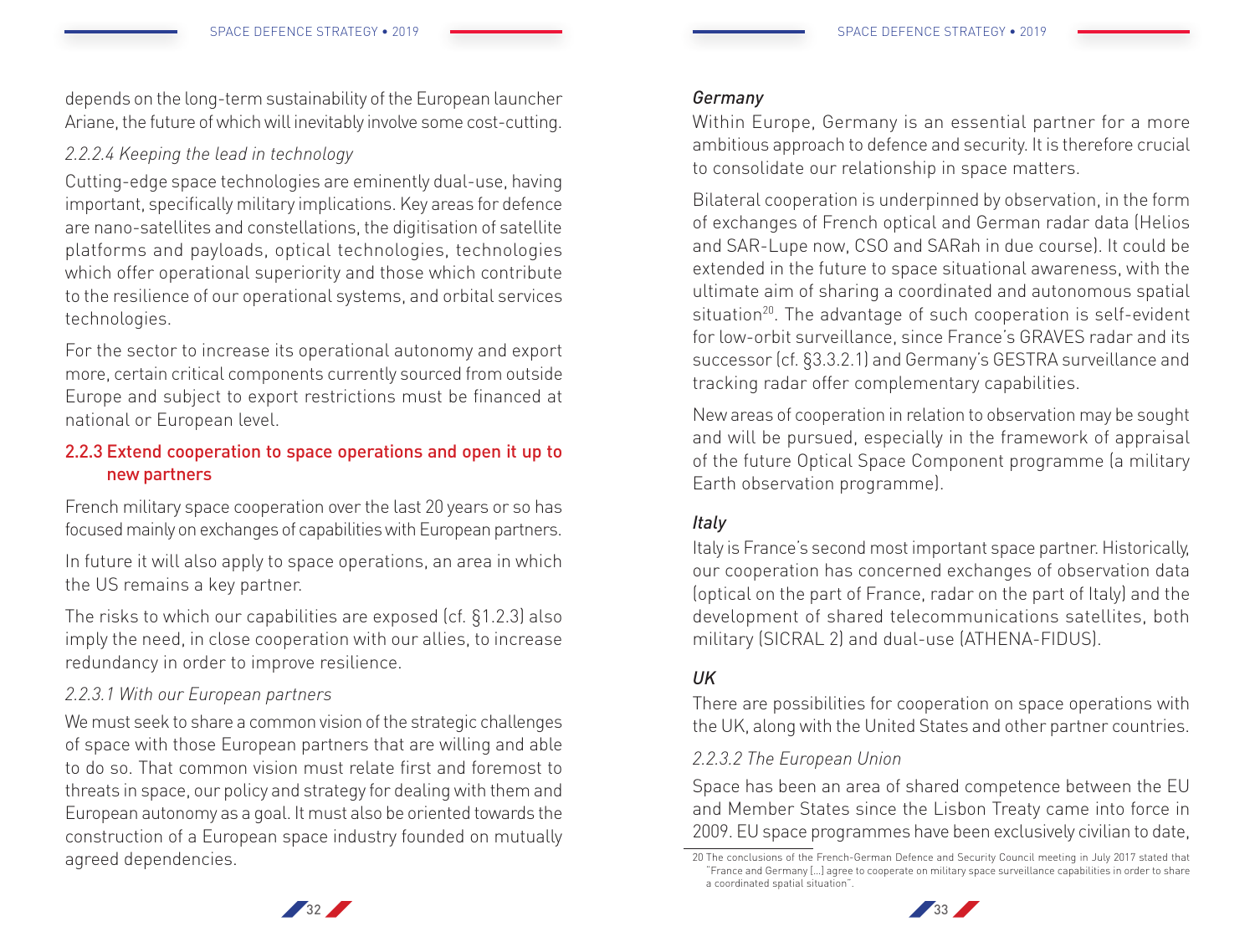albeit with security-related aspects. The EU could earmark up to €16 billion between 2021 and 2027 for two main programmes, the Copernicus Earth observation system and the Galileo positioning, navigation and timing system. Only limited resources are assigned to the other two programmes, EUSST and GovSatcom.

Looking beyond current projects, a space Europe is needed in order to make a direct contribution to the construction of a Defence Europe and the continent's security. To this end, the French-German axis mentioned earlier must help to draw energies together, especially around a broad-based European SSA project.

The new European Defence Fund (EDF) could also help to finance specifically security-related space capabilities, with a governance system better suited to the requirements of defence programmes than that of the EU space programme. The duplication of industrial skills must be avoided.

# *2.2.3.3 NATO*

At the Brussels Summit in July 2018, the NATO countries recognised the growing importance of space in the strategic and operational environment and decided to frame an overall NATO space policy that would help the allies achieve a more comprehensive and coherent understanding of space issues. There is no call for NATO to develop its own space capabilities, but it can use those made available by its members, who retain sovereign control over them.

*2.2.3.4 With our partners outside Europe* 

# *United States*

The US plays a central role in SSA, since the Space Track system benefits all space satellite operators. Cooperation with the US in this particular area must continue even as technological advances enable Europe to develop its own capabilities, making it a credible partner.

The US is also a key ally for our military space operations.

#### *India*

The strategic partnership with India and long-standing cooperation in the civilian space sphere, especially launchers, will be strengthened.

#### *Japan*

Our space cooperation with Japan, structured since 2016 by a comprehensive dialogue on space under the aegis of the SGDSN (Secretariat General for Defence and National Security), is being stepped up, especially in space surveillance.

# *Canada and Australia*

France has long maintained a structural partnership with Australia, a front-line strategic player in the Indo-Pacific region. Australia aims to expand its space sector, with which synergies must be sought.

The same applies to Canada, another important player in the space sector.

# **3 ROADMAP**

In order to guarantee France's capacity to act in space, the armed forces must (i) strengthen a space doctrine which establishes the ground rules for and typology of military space operations, (ii) overhaul military space governance, and (iii) ensure that they have appropriate capabilities and human resources.

# 3.1 Strengthen French space defence doctrine

# 3.1.1 Military space operations

Military space operations span all activities carried out by or for the Armed Forces Ministry in, from and towards space in order to ensure the availability, tracking, safety and security of national or national-interest space capabilities and services and hence preserve our freedom of discretion, access and action in that domain.



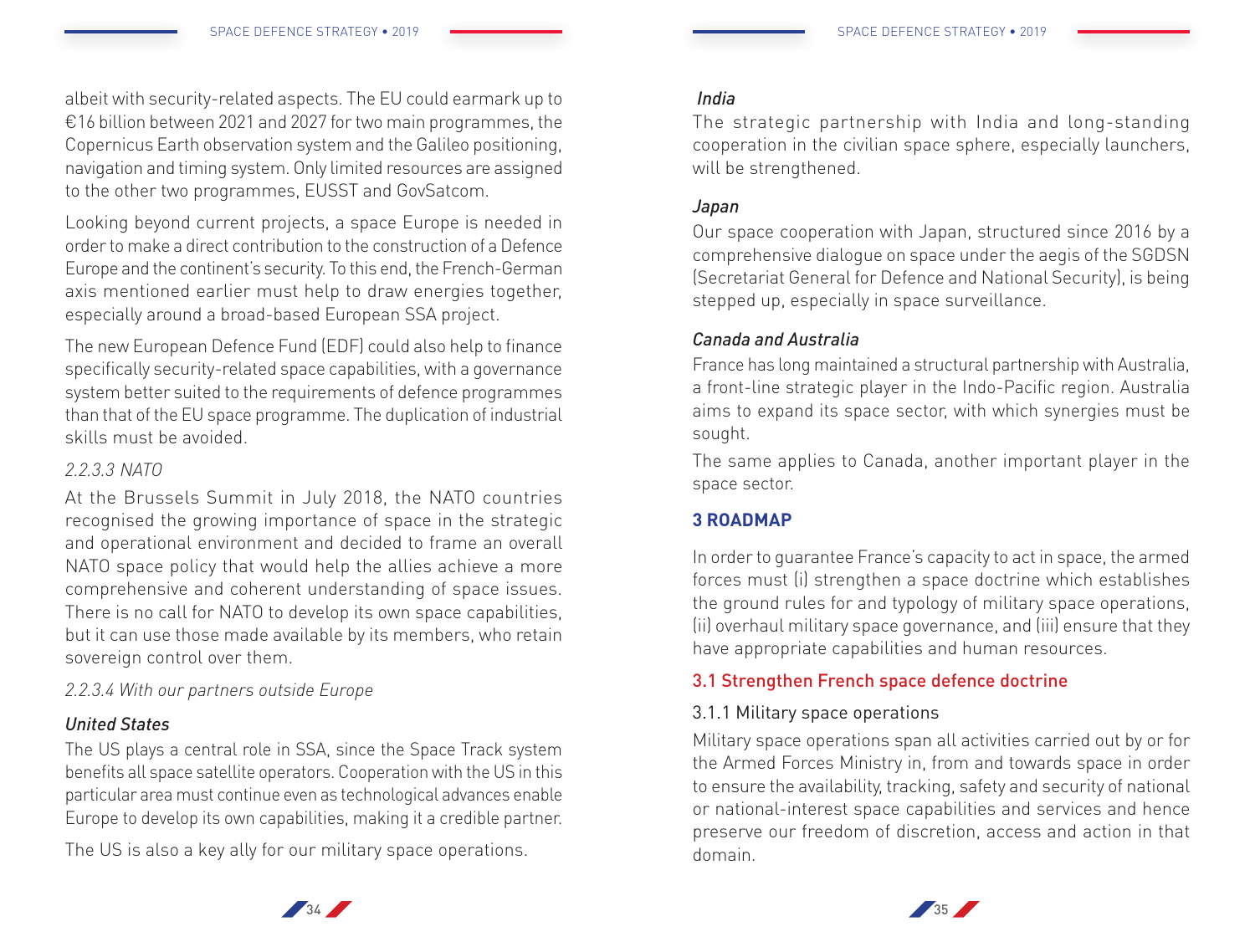Military space operations consist in operating space capabilities $21$ that provide services $^{22}$  in support of government authorities and military operations, thus helping to increase the effectiveness of action. They contribute to national security, the robustness of our economy and protection of the population. They also include action taken in space to protect our assets and discourage any aggression.

They are organised around four functions:

- space service support;
- space situational awareness;
- operations support;
- active space defence.
- *3.1.1.1 Space service support*

This function concerns the deployment, implementation and availability of space capabilities. Of the four functions of military space operations, it is the one with the most pronounced dualuse character. It includes the following operations:

- launch and placement;
- launch-pad implementation (currently the Guiana Space Centre);
- keeping satellites in service and in orbit (functions not performed to date by the armed forces for themselves);
- reconstitution of capabilities (restoring, compensating for or replacing a diminished or missing capability, including the possible use of complementary allied or commercial capabilities).

Space service support is a necessary though not sufficient condition for France to keep its status as a space power. The armed forces are thus directly concerned by foreseeable changes to launcher policy in France, and by the future of the Guiana Space Centre.

# *3.1.1.2 Space situational awareness*

Control of space situational awareness (SSA) is a prerequisite for the commercial exploitation of space and the conduct of military operations of all kinds.

SSA supplements and interprets information provided by space surveillance and tracking (SST), producing a recognised space picture (RSP). It requires capabilities that guarantee a certain level of strategic autonomy, now partly provided in France by the GRAVES system. SSA meets three distinct needs:

- assessment of the threats that adversary space systems can pose to our satellites, our territory or our forces in the field. SSA is thus essential in order to attribute an internationally wrongful act to a State and permit an appropriate response;
- prevention of risks of collision in space between active satellites and other objects, ensured mainly by SST. While the need to prevent collision is more restrictive than the military need in terms of the size of objects to be detected (very small pieces of debris), it requires neither the same responsiveness nor the same level of national autonomous appraisal, thus offering opportunities for cooperation, especially with European and American partners;
- coordination with other space actors, especially in relation to unintentional jamming.

SSA should therefore be understood as the foundation of military space operations $23$ .

# *3.1.1.3 Operations support*

This function involves the implementation and operation of payloads (on space platforms) which contribute to the following joint-services functions:

- intelligence, surveillance and reconnaissance (ISR);

<sup>23</sup> It lays the foundation for (i) protecting our territory and population, (ii) ensuring compliance with international agreements and treaties, (iii) guaranteeing the security of space manoeuvres, (iv) protecting space capabilities, (v) guaranteeing the continuity of military space activities, and (vi) providing the armed forces with the information needed to plan and carry out their operations.





<sup>21</sup> Ground segments, means of transmission and control, space segments, operational resources, skilled personnel.

<sup>22</sup> Observation, signals intelligence, communications, positioning, navigation and timing (PNT).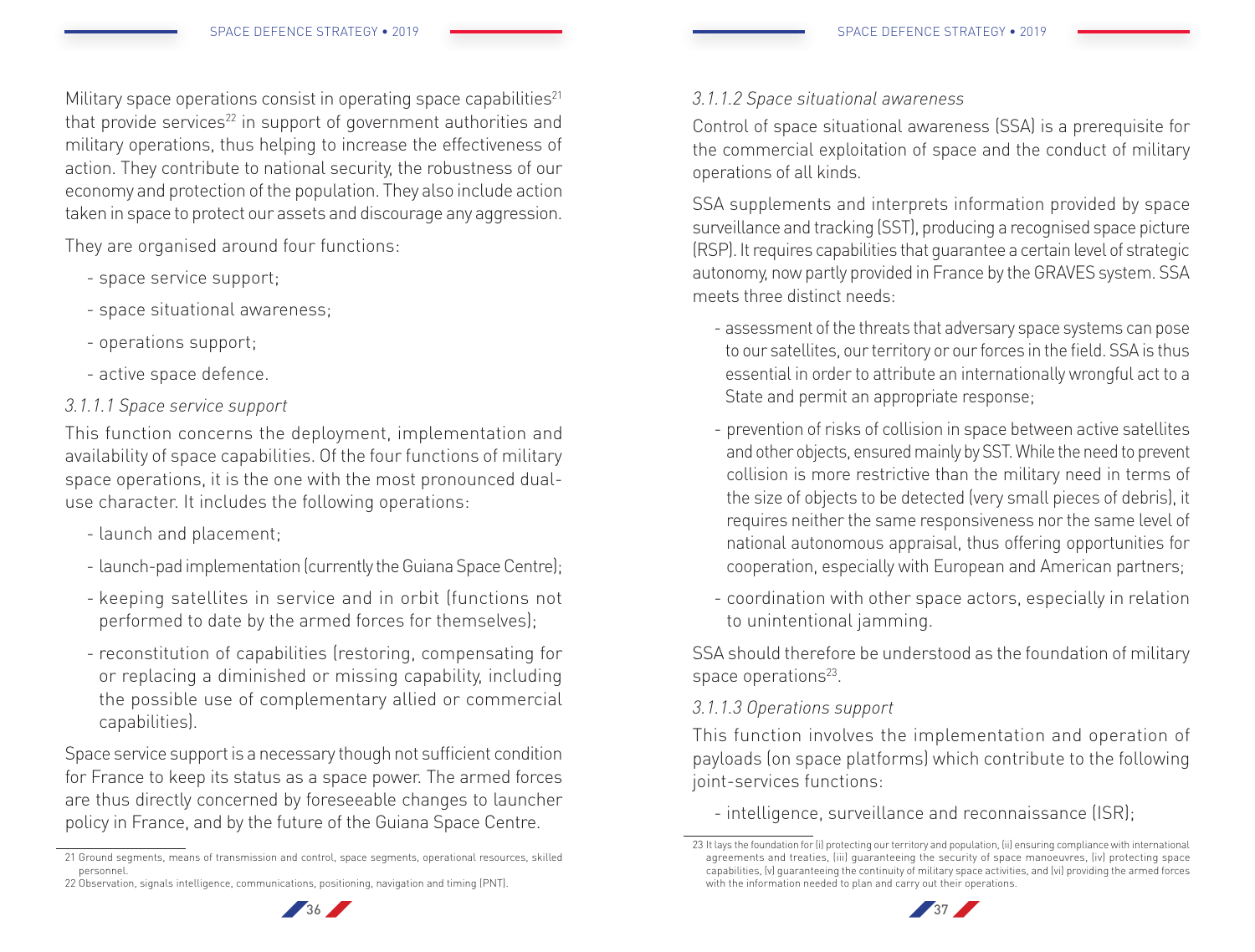- early warning and launch tracking;
- surveillance of the geographical, physical and human environment;
- satellite communications (SATCOM);
- positioning, navigation and timing (PNT).

Corresponding to the way in which the armed forces currently use space, space support to operations will continue to be enhanced.

# *3.1.1.4 Active space defence*

Military space operations, previously Earth-centred, must now also be directed towards space and seek under all circumstances to:

- preserve freedom of access to and action in space;
- discourage and thwart action by any ill-intentioned third party.

They span various passive and active measures relating to:

- prevention, taking a comprehensive approach (diplomatic, media, economic, legal, etc.);
- the resilience of all space assets;
- the defence in space of our space assets.

3.1.2 Frame the doctrine for the conduct of space operations Within the framework established for military space operations, the armed forces must establish a body of doctrine which incorporates changes in the space sector and the following fundamental principles:

- autonomous assessment and decision-taking;
- France as a driver of the space sector in Europe;
- the means to defend our capabilities and ensure compliance with international law, including self-defence.

To ensure coherence and interoperability, the positions of France's allies and partners with regard to space operations will be taken

into consideration when French doctrine is framed, as will feedback from training and exercises carried out with them within NATO or other frameworks<sup>24</sup>. The consideration given to the work carried out by allied States, plus monitoring of the posture of our potential adversaries, are factors which reflect the inevitability of cooperation in space: France cannot act alone in that domain, especially if there is a general deterioration of the situation. The aim is therefore to contribute to the consolidation of an allied military space community, which could include the industrial sector as necessary.

# 3.1.3 Evaluate the threats affecting our space capabilities

We need a robust evaluation of the threats we face in order to conduct our operations and help us define our capability requirements.

Understanding how a potential adversary can act in space means knowing their doctrine, their capabilities and their willingness to use them.

This space threat assessment must be backed up by better use of available data, especially images.

# 3.1.4 Enhance our armed forces' capability to operate without space support

As we have seen, access to and use of space for national defence and security purposes are of strategic importance and must be protected in order to contribute to the armed forces' resilience and freedom of action.

Nonetheless, the almost systematic use of space capabilities also raises the issue of a state of dependence which the armed forces must, if necessary, be able to partially surmount in order to continue to carry out their operations<sup>25</sup>.

The armed forces must therefore seek to make space services resilient, first and foremost through cooperation that will ensure the redundancy of space assets, but also through complementarity

<sup>25</sup> Without satellites the armed forces would be partially blinded, being deprived of essential operational capabilities (cf. supra).





<sup>24</sup> Combined Space Operations or Schriever Wargames.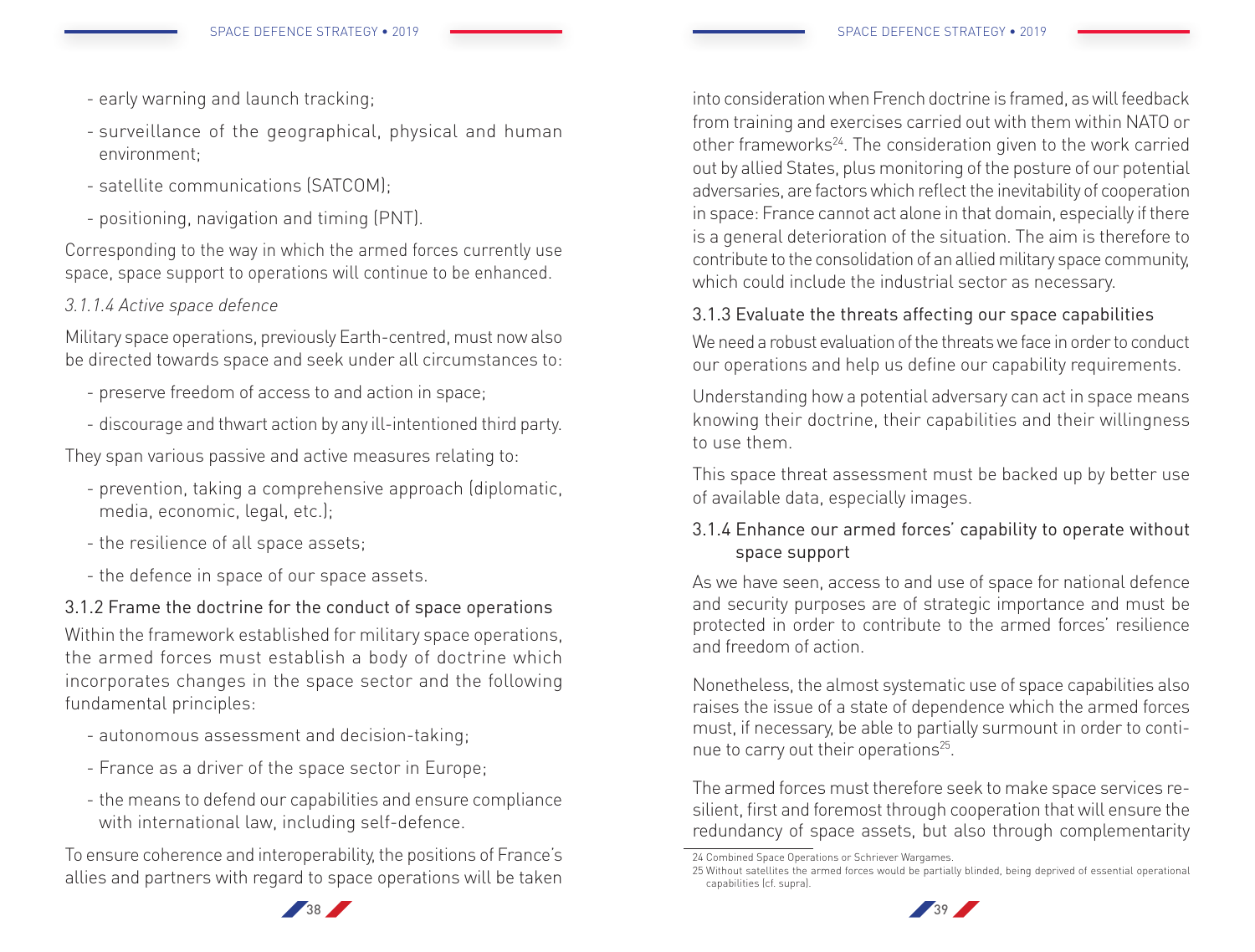with non-space systems. They will have to maintain capabilities and nurture skills that will enable them to accomplish their missions in conditions where space support has deteriorated. Setting up an exercise in which the use of space assets was ruled out or restricted would be one way of studying the consequences of a deterioration of space services and would help to expand the range of alternative solutions.

# 3.2 Adapt military space governance to our ambitions

3.2.1 Reorganise the chain of command for space assets within the Armed Forces Ministry in order to achieve our ambitions

The Joint Space Command (Commandement Interarmées de l'Espace, CIE), created under the Chief of the Defence Staff in 2010, was tasked with framing and implementing military space policy, including the identification of military space capability requirements and the command of those capabilities. Its current responsibilities include operational expertise and weapons programmes, the coordination of international cooperation in space matters and the coordination of military space capabilities used by various units under separate chains of command.

Features of the current situation include the fragmentation of effective responsibility for the framing of military space policy, the geographical and functional dispersal of military space facilities and players, and the absence of a single chain of command for space operations.

The Armed Forces Ministry's new ambition implies an overhaul of the current organisation in line with the principles of joint operational efficiency, coherence, visibility and simplicity.

Without impinging on the Chief of the Defence Staff's responsibilities for operations and military planning, the new organisation will need the necessary resources to deal with issues relating to capabilities, human resources, the legal framework, interministerial coordination and international cooperation.

Studies of a revision of the governance system concur that this mission should be entrusted to the Air Force as the only service capable of supporting the constitution of a pool of expertise and guaranteeing the career paths needed to make space an attractive choice. This option also preserves the priority given to operations under the aegis of the Defence Staff while addressing the issues of visibility and coherence. To enhance that visibility, the Air Force will be renamed the Air and Space Force.

Ambition will thus become reality as an approach based on operational support, implemented at different levels under different commands, becomes an approach which recognises space as a domain in its own right, with the same status as the other domains of engagement. Two major factors will ensure overall coherence within this framework:

- the greater consideration given to space at central level,
- the creation of a specific component.

This choice will be implemented as soon as possible, ensuring a transition phase that will guarantee the continuity of our operations in space. The creation of a specific entity based on the current Joint Space Command will be the necessary preliminary step to this reconfiguration.

# 3.2.2 Rethink the relationship between the Armed Forces Ministry and CNES

The Armed Forces Ministry exercises joint oversight over CNES with the Ministry of Higher Education, Research and Innovation, reflected in the fact, for example, that the head of defence procurement is responsible for Programme 191, "dual (civilian and military) research"26.

# *3.2.2.1 Management of programmes*

CNES is systematically involved in the conduct of major military space programmes. Drawing on CNES's past experience with space

<sup>26</sup> It has a budget of €180 million, of which €150 million is devoted to actions with a defence interest carried out by CNES ("dual research in aerospace").



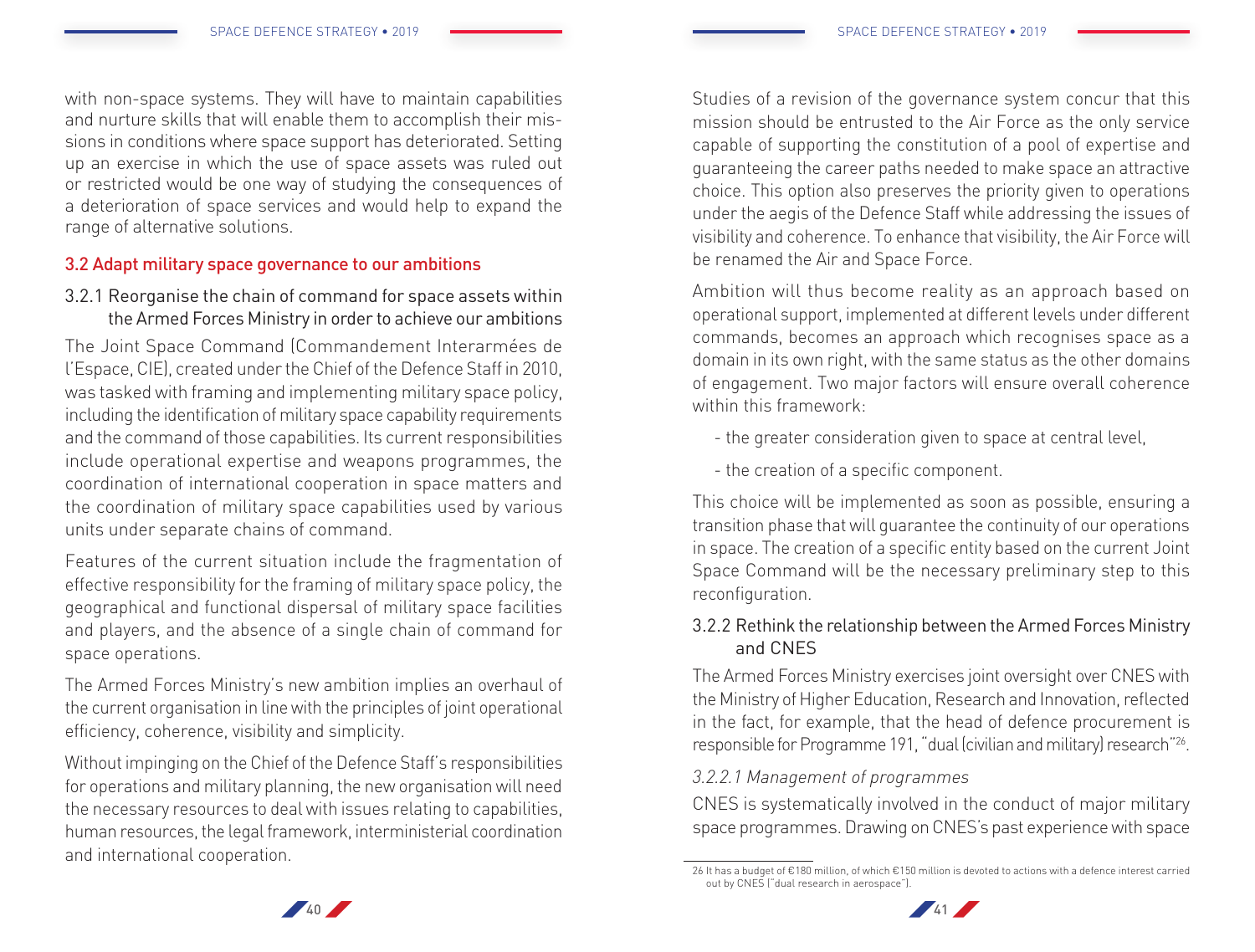programmes such as Helios, Spot CSO, CERES and Pléiades, the defence procurement agency (DGA) shares its contracting-authority role with CNES according to the operational area concerned:

- in optical observation, CNES is the delegated contracting authority for the CSO programme because of its expertise in that field;
- in electromagnetic surveillance, the DGA is the contracting authority for the CERES programme;
- in telecommunications, the DGA remains the contracting authority, drawing extensively on the industrial contractor for the Syracuse programme, given that the industry in this sector is mature.

The DGA has also formed integrated programme teams with CNES. They track progress on military space programmes, and decisions are taken jointly.

Nevertheless, consideration must now also be given to the level of maturity achieved by French industry, whose commercial activity often outstrips their institutional activity. Contractors should be allowed greater responsibility. Such a move will both free up expertise and help to focus it on innovative areas requiring substantial investment in research and technology (R&T).

Lastly, the Armed Forces Ministry and CNES will have to establish a closer relationship, taking into account the changes to the Ministry's internal governance. The arrangements for steering that relationship will have to be examined jointly by the armed forces, the DGA and CNES with the aim of producing proposals for renewal.

#### *3.2.2.2 Management of operations*

CNES is responsible for operating legacy military satellites with the exception of Syracuse satellites (see above). In that capacity it is responsible for the ground control segment. Given the changing nature of military space operations, the armed forces will have to acquire the necessary skills to operate space objects themselves.

#### *3.2.2.3 Clarify financial resources*

At the same time as managing programmes, CNES and DGA prepare technologies for the next generation of satellites. Military superiority implies effective resources using the most innovative solutions (commercial, technological or uses).

Three resources are essential for optimum management of future programmes:

- rich and abundant forward-looking R&T financed by the Armed Forces Ministry and CNES;
- a line of demonstrators to pave the way for the technologies or concepts of the future and, if necessary, consolidate the technologies earmarked for future projects;
- a mature industry to manage development on a fixed-price basis.

As space technologies are dual-use and investment in projects helps to strengthen the industrial fabric, these initiatives form part of the CoSpace policy introduced by the defence, economy and research ministers in 2013.

The CNES "Defence" team, comprising members of the EMA, DGA and CNES, is responsible for guiding the choices to be made, especially as regards the financing split between P144 and P191. In the specific case of research, the DGA also carries out programmes under P144 for the Armed Forces Ministry and has an agreement with CNES, renewed in 2016, which provides for exchanges of common research programmes and working groups on subjects of joint interest.

CNES's R&T programme aims more broadly to improve the effectiveness of telecommunication and observation systems, their onboard intelligence (processors and flight software) and all the building-block technologies for satellite platforms. Most of these generic activities have a considerable dual-use interest 27, which should give CNES's activities in the military sphere greater visibility.

<sup>27</sup> In 2016 and 2017, for example, 85% of CNES Orbital Systems R&T programme qualified as dual-use.



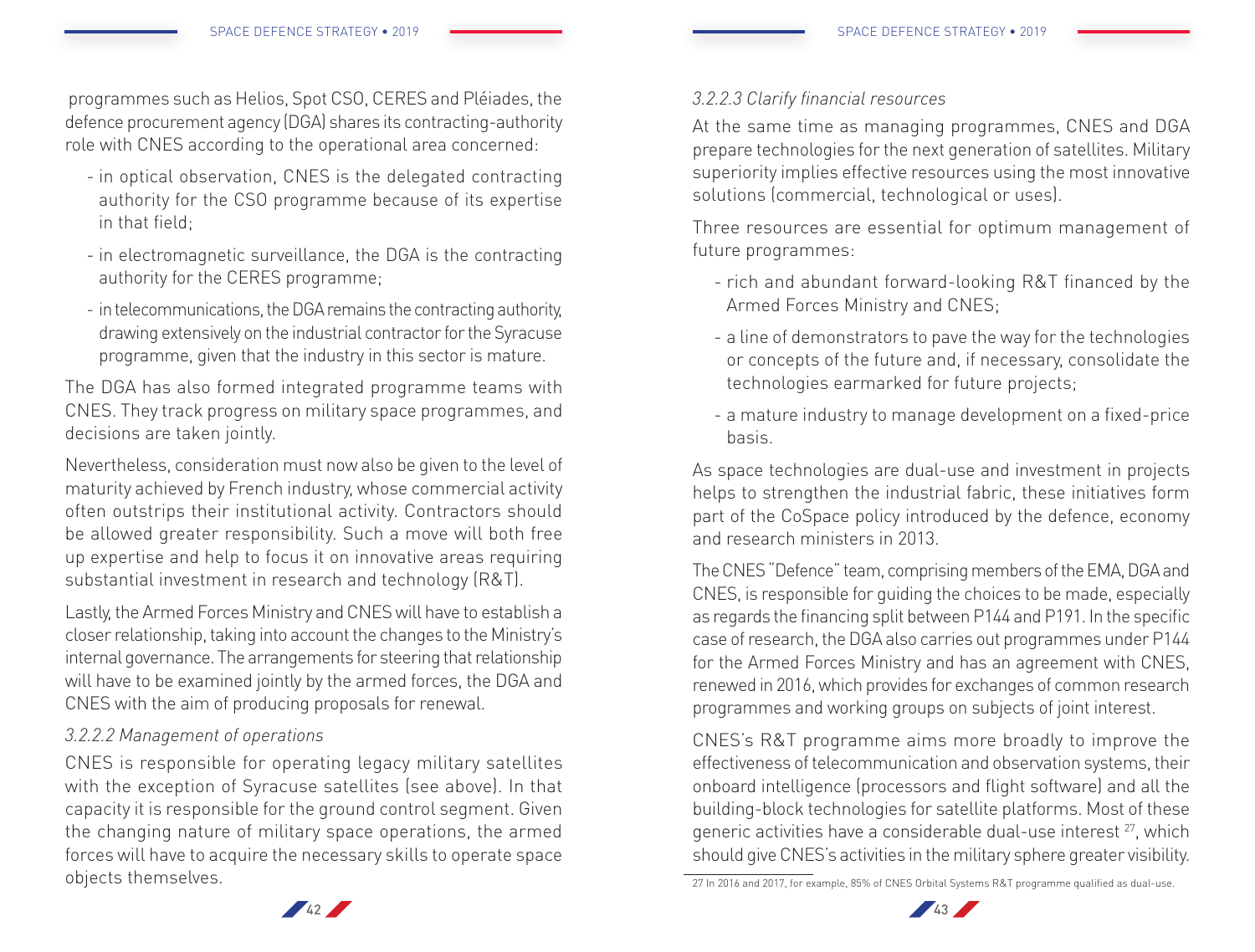# *3.2.2.4 Strategic and organisational aspects*

The Armed Forces Ministry expresses its research options and priorities through its oversight of CNES (exercised jointly with the Ministry of Higher Education, Research and Innovation) and ONERA. These two bodies have internal organisational arrangements which take those options and priorities into account and reflect them in the management of programmes and operations.

#### 3.3 Develop space capabilities in reponse to our ambitions

The use of space resources will range from support for operations on Earth to operations in space in order to defend the capabilities deployed there.

Although a balance will be sought between assets and services for each segment of the space resource, the identification and characterisation capabilities that require the validation and interpretation of data must form part of the assets or trusted partnerships, strictly regulated in legal terms in the event of the use of services.

# 3.3.1 Secure space operational support capabilities in the long term

The first priority of space strategy is to enhance the capabilities already used to support land, sea and air operations. The aim is thus to upgrade and secure the long-term sustainability of the observation, signals intelligence, space communications and geographical positioning capabilities already available to the armed forces.

The first challenge concerns the intelligence cycle, which needs to be accelerated by reducing satellite response times and facilitating the provision of data collected in theatres of operations. That will require a capability for automatic or on-demand dissemination of images or videos to several users. Artificial intelligence will also play a major role in the processing of mass data gathered in space: the armed forces will be confronted with a "data wall". Processing and automatic object detection require vast and pooled storage capacity, suitable algorithms and substantial computing power. The use of trusted operators in this area should not be ruled out.

Space signals intelligence may be enhanced by other capabilities, especially in the sphere of maritime surveillance and geopositioning.

Space capabilities will also have to meet the challenge of the armed forces' need for greater connectivity, especially in the air (Rafale F4, drones, FCAS project), on land (the Scorpion programme) and at sea (PANG, the new-generation aircraft carrier), which requires a significant increase in voice communication and data transfer capacities due to the proliferation of connected players and faster data flows.

In order to enhance the resilience and responsiveness of their operations, the armed forces will have to study ways of ensuring the continuity of space services for their benefit. That could include tactical satellite launch capabilities. New Space technologies such as nano-satellites, cluster launches and even mini-launchers seem to point towards such a possibility. HAPS (high-altitude pseudosatellites) are another option for exploration.

# 3.3.2 Prioritise the development of an SSA capability

Space situational awareness, a pillar of the planned strategy, contributes to the protection of space capabilities. It has three components: surveillance, space-related intelligence and environmental data. It also needs to be backed up by a robust command and control system (C2).

# *3.3.2.1 Surveillance*

The first component of SSA, surveillance has three functions in relation to objects: detection, tracking and characterisation/ identification. It must be supplemented by permanent tracking of space launches and objects placed in orbit. This end-to-end tracking contributes to the attribution of an ill-intentioned or hostile act.

# *Ground-based detection and tracking*

Various technologies are used to detect objects from the ground, depending on their altitude.

- *Low Earth orbits (less than 2,000 km)*

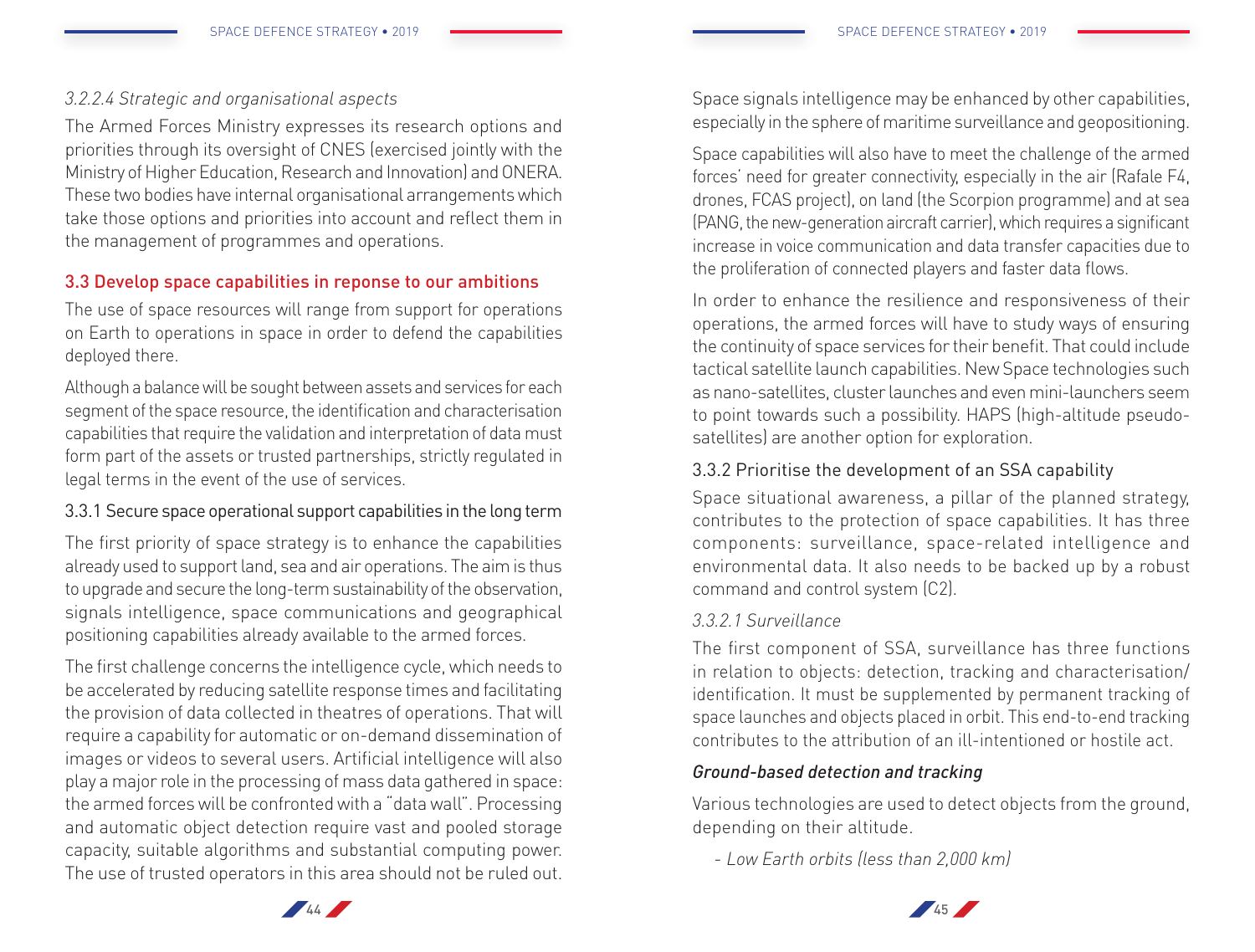France's GRAVES radar is an essential component of its space surveillance system. Its renovation in 2022 will extend its working life and improve its effectiveness.

However, construction of the successor to GRAVES will be brought forward, with a first capability increment in 2025, in order to bring the capability to track new objects of interest (especially debris, as mentioned earlier) into service as soon as possible.

Forming the basis for our low Earth orbit SST architecture, the post-GRAVES capability will be a national asset. It may be strengthened by bilateral cooperation with Germany or draw on the EUSST initiative (though it has not given full satisfaction to date) or some other European financing arrangement such as the European Defence Fund or EDIDP.

SATAM radars for tracking objects in low orbit will be renovated under MPA 2019-2025, with a replacement scheduled for 2030. European cooperation, especially with Germany, or even the purchase of a ground- or space-based service should be among the options to be considered.

- *Medium and geostationary orbits*

A state service and a commercial service currently provide geostationary orbit monitoring and tracking. This configuration, using telescopes shared with private- or public-sector civilian operators, provides feedback which can then inform thinking about the acquisition strategy (national asset, cooperation and service).

The planned upgrades to existing GEO monitoring and tracking systems should enable MEO monitoring and tracking in the near future.

#### *Ground-based characterisation and identification*

The need is for a resilient system based on:

- sovereign satellite radar imagery capabilities. Cooperation with Germany should be sought, in addition to any national assets;

- telescopes with adaptive optics in order to obtain high-resolution images of objects in low Earth orbit.

Using a cross-cutting approach to these different aspects of SSA, the planned architectures and resources must take advantage of the Armed Forces Ministry's bases in overseas France, since their geographical position offers natural options for optimisation in relation to orbits and objects detected.

# *SSA from space*

The resources described above correspond to a ground-based system which will have to be subsequently extended to include additional resources in orbit. Observation of space from space, whether for the purposes of detection, tracking, characterisation or identification, helps to get closer to the objects to be observed.

# *3.3.2.2 Command and control system (C2)*

These surveillance assets are building blocks of systems that need to be used in parallel by including them in the military space operations command and control system in order to control their definition and the appropriate levels of confidentiality and sovereignty.

#### *3.3.2.3 Space-related intelligence*

Space-related intelligence concerns the characteristics, performance and status of space objects and the capacity of other States to interfere with our national interests in space.

It is prepared by the ministry's intelligence operatives, drawing on all available resources (national sensors or intelligence-sharing with partners).

# *3.3.2.4 Space environment data*

An essential complement to SSA, this mainly comprises space meteorological data. Synergy will be sought with the services offered by the European Union. The data will contribute to assessment of the issues associated with making our space assets more resilient to space risks of natural origin.



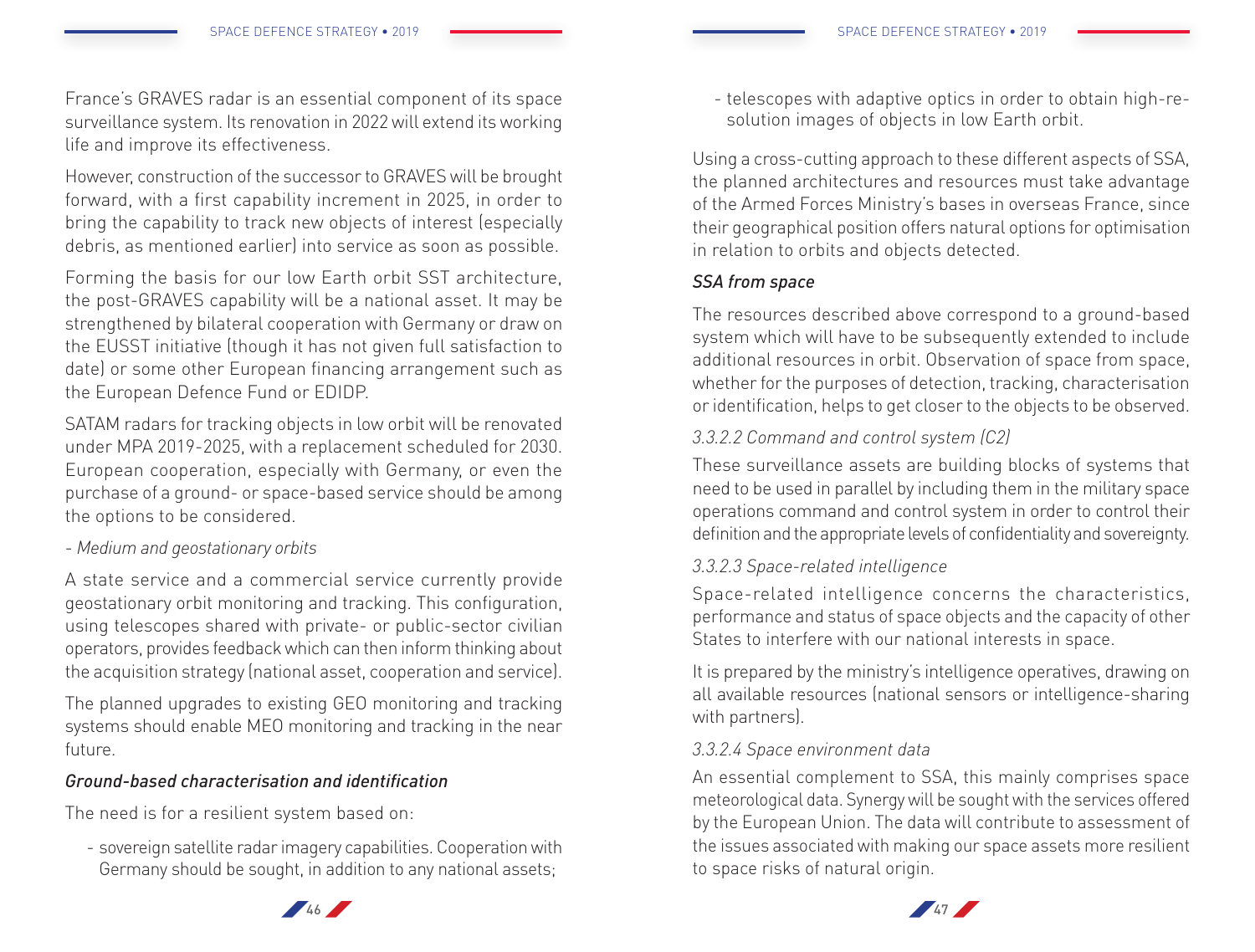# 3.3.3 Protecting and hardening our space capabilities

From the outset, the development of any weapons system incorporates a detailed analysis of threats and how they may change, from which appropriate measures to protect against them are deduced. Military space systems are no exception: their development currently incorporates protection against potential threats from Earth (electromagnetic aggression, cyber-attack, high-altitude nuclear explosion). They must therefore systematically incorporate responses to emerging threats in space.

The first measure to protect our satellites is based on detailed space situational awareness, considered earlier.

Plans are already in hand for the protection of future defence satellites (Syracuse IV, CERES and CSO). Additional measures must be taken where relevant in order to make them more resilient.

In the longer term, technological initiatives will be taken in order to harden the future generation of satellites.

Observation of the close environment of satellites may also help to strengthen their protection. Capabilities of this type will be implemented on board the Syracuse 4A and 4B satellites in order to detect any approach by another satellite.

# 3.3.4 Acquire a capability to defend our interests

In order to be able to implement France's space defence strategy and better protect our space capabilities (know and act), it is crucial to give the armed forces the capabilities to defend us in space.

# *Studies and demonstrators over the period of the Military Planning Act*

Earmarking over €3.6 billion for space, MPA 2019-2025 must provide the armed forces over the period with initial capabilities that enable them to carry out operations in space.

#### *A long-term capability by 2030*

The efforts made under MPA 2019-2025 must be the springboard for full capability by 2030.

These capabilities will be integrated, as sensors and effectors, into the scope of the future military space operations command and control system, the initial studies for which will begin as of MPA 2019-2025

# 3.3.5 Contribute to ballistic missile defence (BMD)

#### *3.3.5.1 Context*

The threat posed by the proliferation of ballistic missiles is an established fact among both State and non-state actors. The appearance of terminally guided ballistic missiles, which are much more accurate than conventional missiles, will expose the armed forces to a greater threat.

# *3.3.5.2 State of play*

Ballistic missile defence is based on three types of capability:

- early warning (surveillance and detection by satellite and/ or radar depending on the missiles' range);
- a command and control system to coordinate information, estimate the impact zone and decide on interception;
- interception capabilities (radar guidance and interceptor missiles).

NATO members' concern for territorial missile defence was addressed through the NATO Ballistic Missile Defence (BMD) programme and policy at the Lisbon Summit in 2010, complementing the Alliance's existing Theatre Ballistic Missile Defence (TBMD). The programme is based on voluntary national contributions, with only command and control being jointly financed. The US is the only power to date with a comprehensive set of territorial BMD resources.

France's contribution to NATO's BMD capabilities is currently based on the SAMP/T land-based medium-range air defence system.



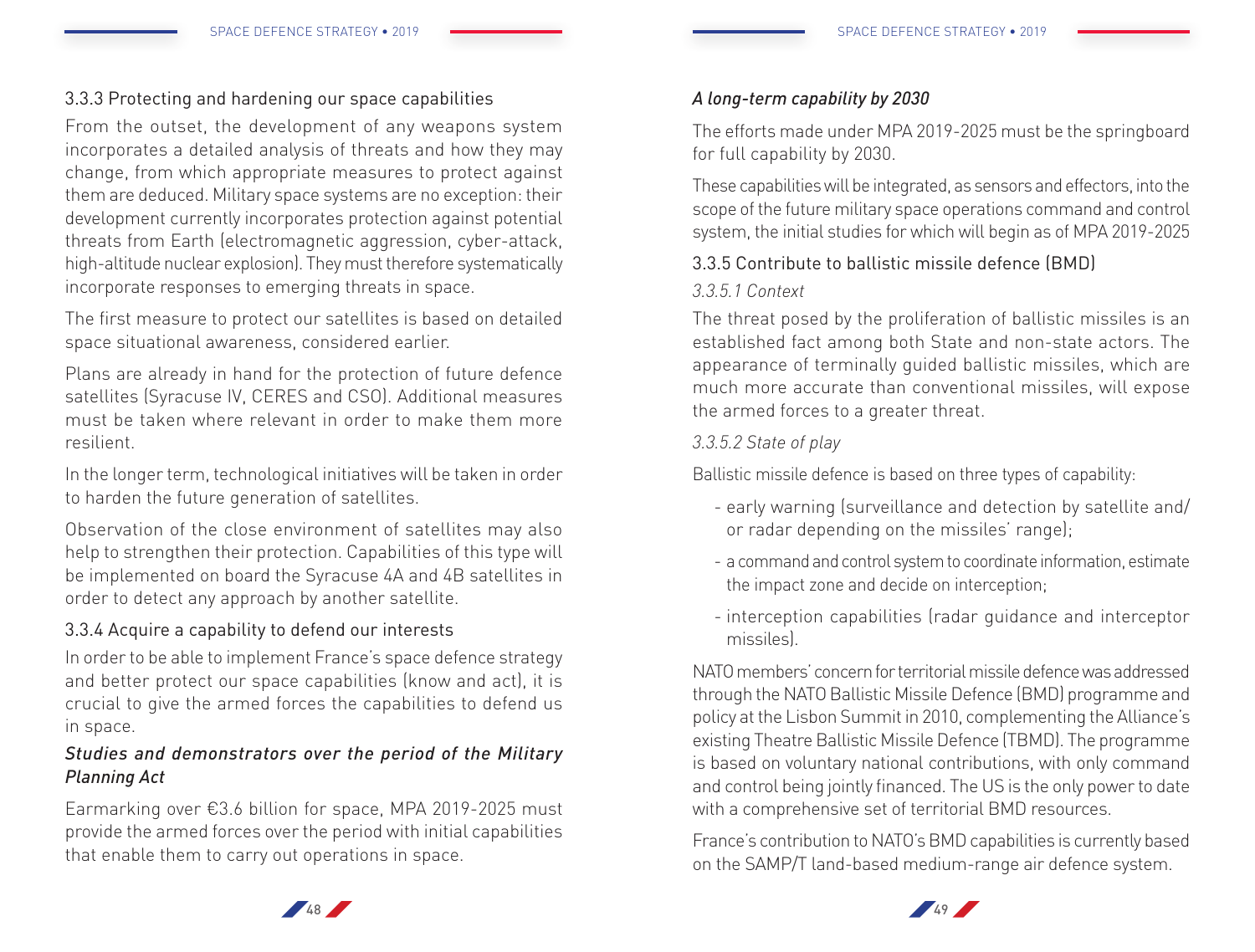In addition to SAMP/T, in the 2008 Defence and National Security White Paper France stated its intention of acquiring an early warning capability. This need, reasserted within NATO after the decisions taken at the 2010 Lisbon Summit, also features in the 2017 Strategic Review, which identified early warning as a capability to be enhanced.

#### *3.3.5.3 Outlook*

A comprehensive early warning capability draws on complementary space- and ground-based components.

For the ground-based aspect, the armed forces have the very long range radar demonstrator handed over in 2016 and currently undergoing trials.

For the space-based component, the SPIRALE space demonstrator was operated in orbit between 2009 and 2011.

# 3.4 Develop space defence expertise

The growing importance of space also implies a significant human resources element, involving the cultivation of expertise based on three pillars:

- a training resource, the space academy, which coordinates existing training and is open to other ministries and our foreign partners, providing high-level training leading to recognised qualifications;
- specific, varied and well-rewarded career paths from initial recruitment to senior managerial positions;
- an outreach strategy to give the service the necessary longterm visibility, recognition and attractiveness.

# 3.4.1 A training resource: the space academy

The space academy will nurture space defence expertise and enhance skills at all functional levels. It will act as the ministry's training expert for space.

Initial space training will give recruits or staff already working in the area a core knowledge base and nurture the ministry's space community. A necessary first step, it will be supplemented by the introduction of a training path adapted to each individual's functional level and area of expertise.

Targeted training opportunities will be identified, ranging from short conversion courses to specialist master's degrees within various institutions, especially elite engineering schools under ministry oversight, and provided according to needs and career paths. The academy will coordinate all the training offered.

The space academy's expertise and training courses will be open to partners from other ministries and other countries, especially to support exports of space systems, and to other stakeholders in the sector (CNES, ONERA, industrial firms, other EU Member States, etc.). It may be a prime forum for exchanges and encounters with academic and industrial players in the space sector, with the particular aim of encouraging innovation. Its action in that respect will complement that of a Sp@ce l@b set up with the space command in liaison with the defence innovation agency.

# 3.4.2 Specific, varied and well-rewarded career paths

There is a need to create and maintain a pool of experts and specialists, backed up by personalised and proactive management.

Because the sector draws on different backgrounds (intelligence, information and communication systems, etc.) and crossover career paths, a cross-cutting approach to the management of space skills and the pool of experts will be needed. That role will be taken by the employer, in liaison with other managers, especially the armed forces, the Directorate of Military Intelligence (DRM) and the Joint Directorate of Infrastructure Networks and Information Systems (DIRISI).



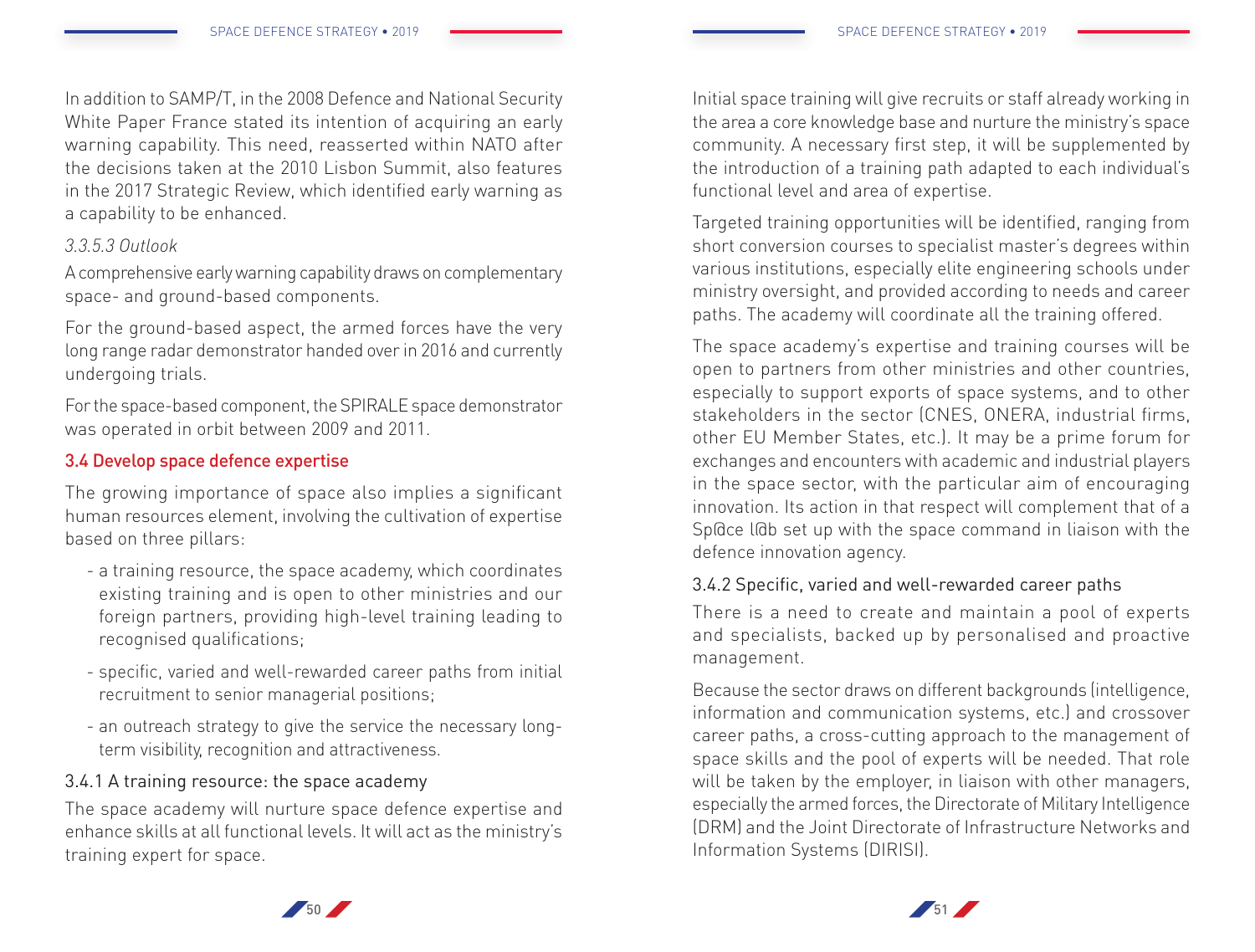For officers, the creation of a Space specialisation at the Air Force Academy in Salon-de-Provence will provide the necessary structure within the armed forces. The annual intake for the specialisation will include career officers, contract officers and category A civilian personnel with scientific or space expertise. Opportunities for transfers will enable officers from other specialisations to join the sector.

Non-commissioned officers and category B civilian personnel may continue their career within the space sector or return to their original specialisation.

# 3.4.3 Greater visibility, recognition and attractiveness

The creation of a "space family" within the ministerial employment opportunities template will offer greater visibility and provide significant leverage in order to build up the sector. Positions of interest for space within the ministry will be specially flagged up.

#### **ANNEXES**

# **ANNEX 1 – MEMBERSHIP OF THE WORKING GROUP ANNEX 2 – ABBREVIATIONS**

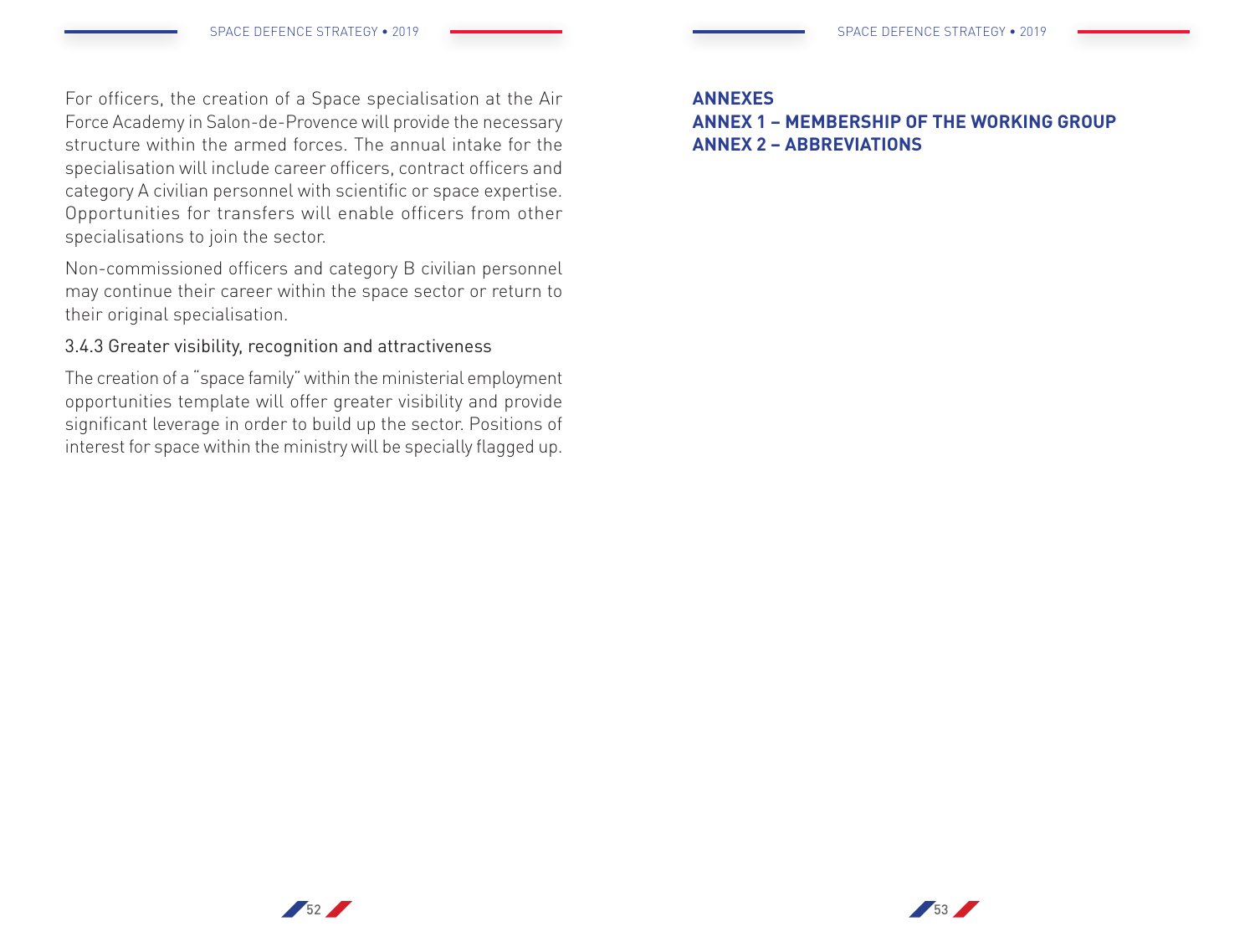# **ANNEX 1 MEMBERSHIP OF THE WORKING GROUP**

Under the direction of Mr Martin Briens, head of the Armed Forces Minister's civilian and military office, the Space working group included, around Mr Hervé Grandjean, adviser for industrial affairs:

# *Armed Forces Ministry*

#### *Chief of Defence Staff*

Lieutenant General Eric Bellot des Minières, Deputy Chief of Defense Staff "Planning" Colonel Ludovic Pinon Colonel François-Yves le Roux

#### *Directorate General of Armaments*

General engineer Caroline Laurent, Director of Strategy Mr Jean-Paul Granier Chief engineer Jean Reix Chief engineer Alexandre Lahousse

# *Directorate General for International Relations and Strategy*

Mr Guillaume Schlumberger, Director for Defence Strategy, Counter-Proliferation and Strategic Foresight Chief engineer Frédéric Planchon Lieutenant Colonel Alexandre Godefroy (rapporteur of the working group)

# *Air Force*

Brigadier General Dominique Arbiol, Deputy Chief of Air Force Staff "Synthesis"

Colonel Thomas Vinçotte Lieutenant Colonel Thierry Cattaneo

#### *Joint Space Command*

Brigadier General Michel Friedling, Chief of the Joint Space Command

Colonel Thierry Blanc Colonel Didier Beaumont Colonel Emmanuel Capliez Colonel Emmanuel Allain Captain Jérémie Ayadi

*Directorate of Military Intelligence* Colonel Laurence Venat

Colonel Jean-Guillaume Moalic

*Armed Forces Inspectorate*  Inspector Olivier Pernaudet

#### *Armed Forces General Inspectorate*

General engineer Vincent Imbert, General Inspector of the Armed Forces - Armament

General Vincent Carre, General Inspector of the Armed Forces – Air Force

*Legal Affairs Directorate* Mrs Claire Legras, director of legal affairs Major Mickael Dupenloup

*Armed Forces Ministry Military Cabinet*  Colonel Vincent Giraud Navy Captain Vianney Droulle Colonel Matthieu Kessler

# *Ministry for Europe and Foreign Affairs*

Mr Nicolas Roche, Director for Strategic Affairs, Security and Disarmament Mrs Elisabeth Meyer



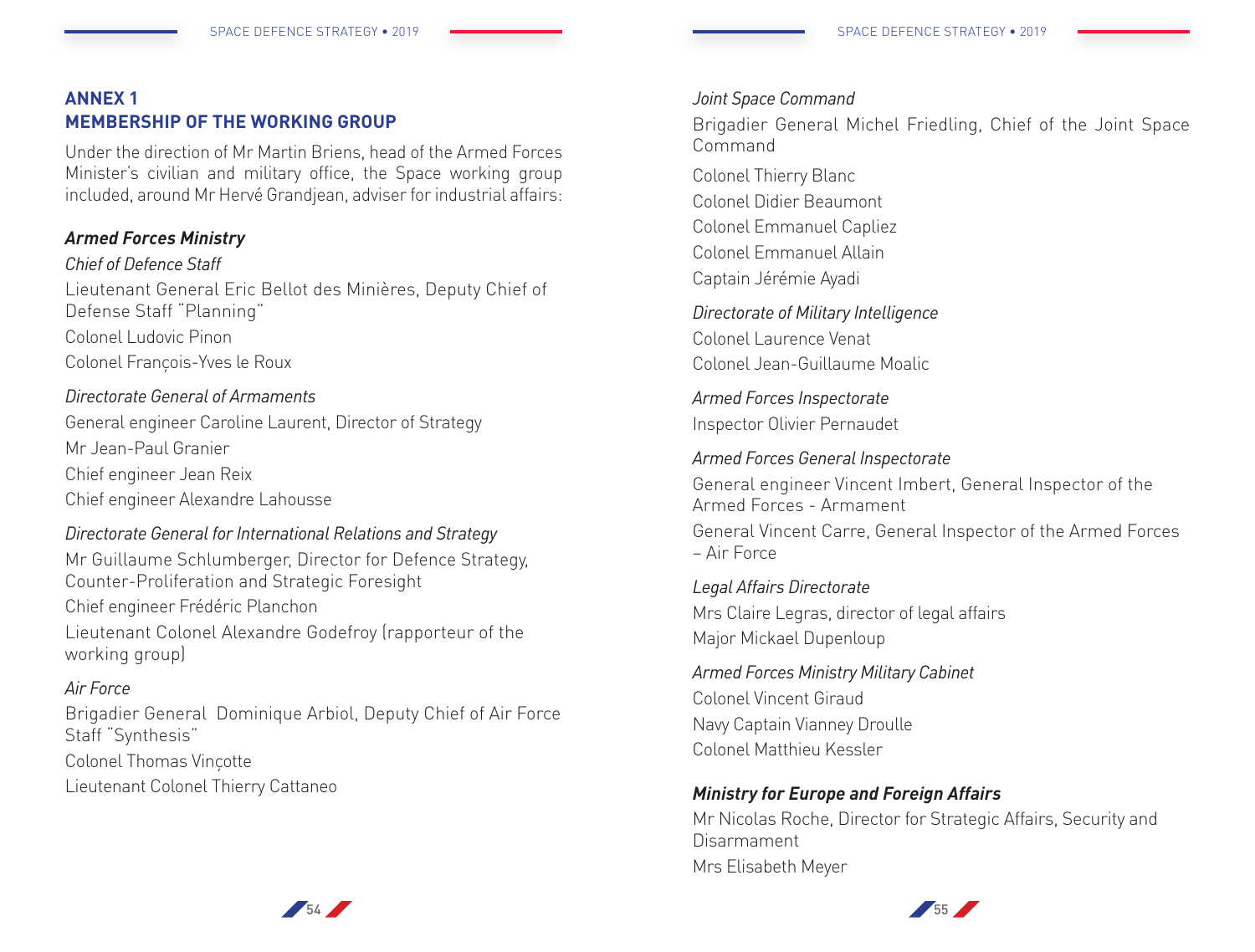# *ONERA*

Mr Jacques Lafaye

# *CNES*

General engineer Lionel Suchet Lieutenant General (r) Philippe Steininger Mr Frédéric Pradeilles

# **ANNEX 2 LISTE DE SIGLES UTILISES**

| A2/AD  Anti Access/Area Denial                    |
|---------------------------------------------------|
| ADR  Active Debris Removal                        |
| ASAT Anti-satellite weapon                        |
| BMD  Ballistic Missile Defence                    |
| C4/ISTAR  Computerized Command, Control,          |
| Communication/Intelligence,                       |
|                                                   |
|                                                   |
| COPUOS  Committee on a Pacific Use of Outer Space |
| CSO  Optical Space Component                      |
| DGA  Directorate General of Armaments             |
| DTIB  Defence Technological and Industrial Base   |
| EDF European Defence Fund                         |
| ELISA Electronic Intelligence by Satellite        |
| ESA  European Space Agency                        |
| FCAS  Future Combat Air System                    |
| GGE PAROSGroup of Governmental Experts on the     |
| GNSS Global Navigation Satellite System           |
| GPS Global Positioning system                     |
| HAPS High Altitude Pseudo Satellite               |
|                                                   |
| NATO North Atlantic Treaty Organisation           |
| PPWTTreaty on the Prevention of the Placement     |
|                                                   |
|                                                   |
| SATCOM Satellite Communications                   |
| SGDSNSecretariat General for Defence              |
|                                                   |



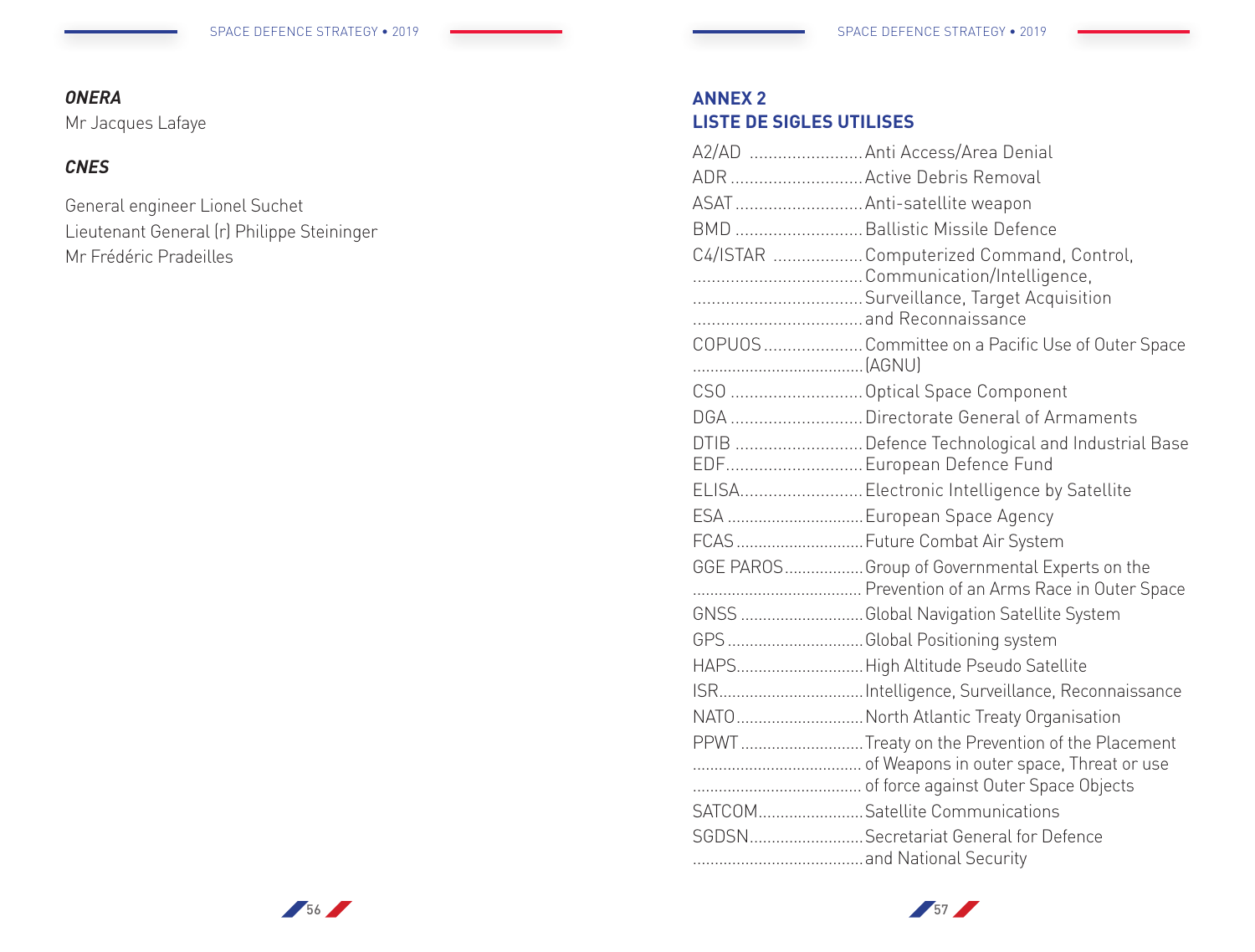- SSA................................Space Situational Awareness
- SST................................Space Surveillance and Tracking
- STM...............................Space Trafic Management